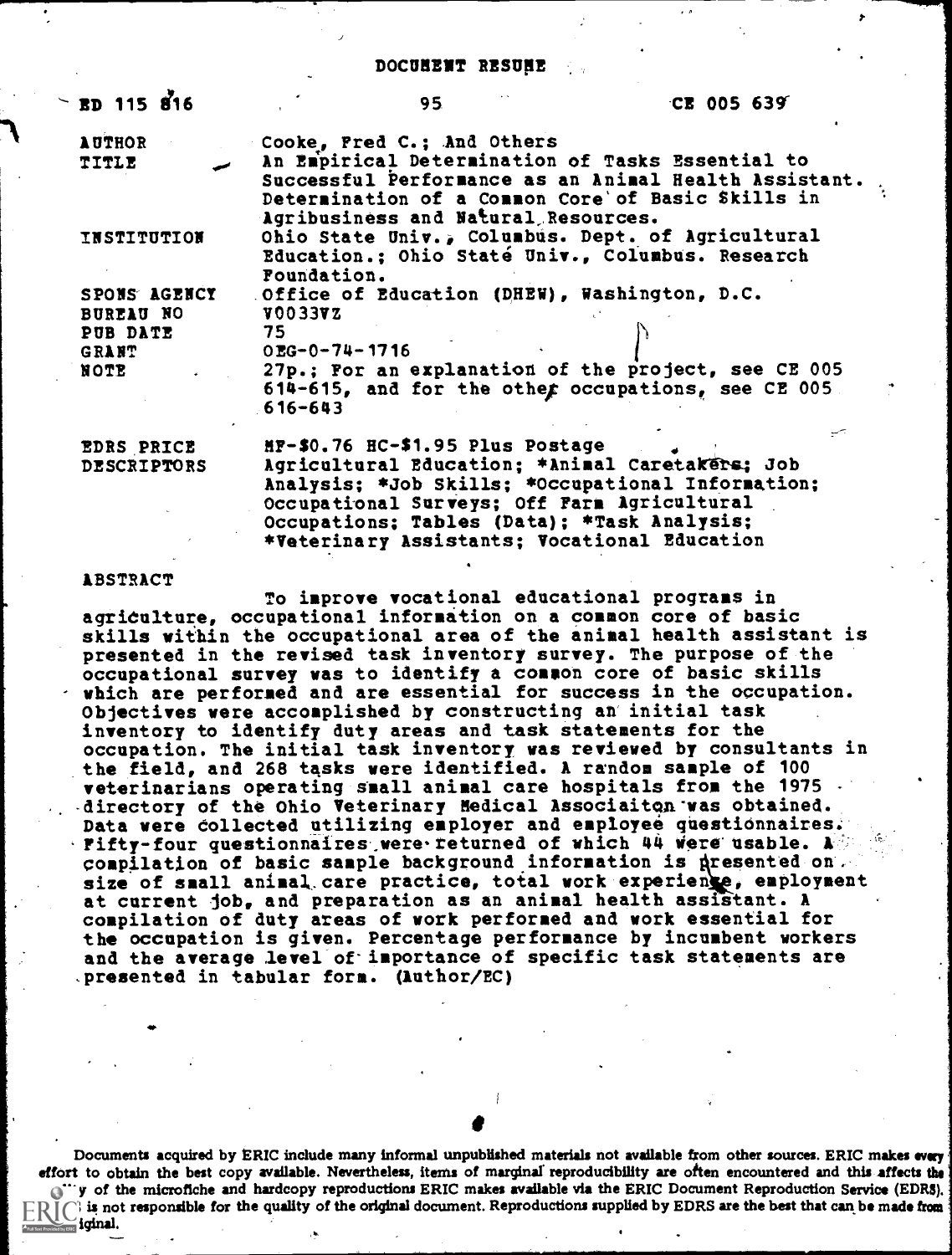NOV 1 7 1975

TRATT.

US DEPARTMENT OF HEALTH.<br>
EQUCATION & WELFARE<br>
NATIONAL INSTITUTE OF<br>
THIS DOCUMENT HAS BEEN REPRO<br>
DUCED EXACTLY AS RECEIVED FROM<br>
THE PERSON OR ORANIZATION ORIGIN<br>
ATING IT POINTS OF VIEW OR OPINIONS<br>
SENTED DO NOT NECES

DETERMINATION OF A COMMON CORE OF BASIC SKILLS IN AGRIBUSTNESS

Of Tasks Essential To

Animal Health Assistant

An Emperical Determination

AND NATURAL RESOURCES

As An

ERIO

DEPARTMENT OF AGRICULTURAL EDUCATION

THE UHIO STATE UNIVERSITY

2 COLUMBUS, OHIO 43210

Successful Performance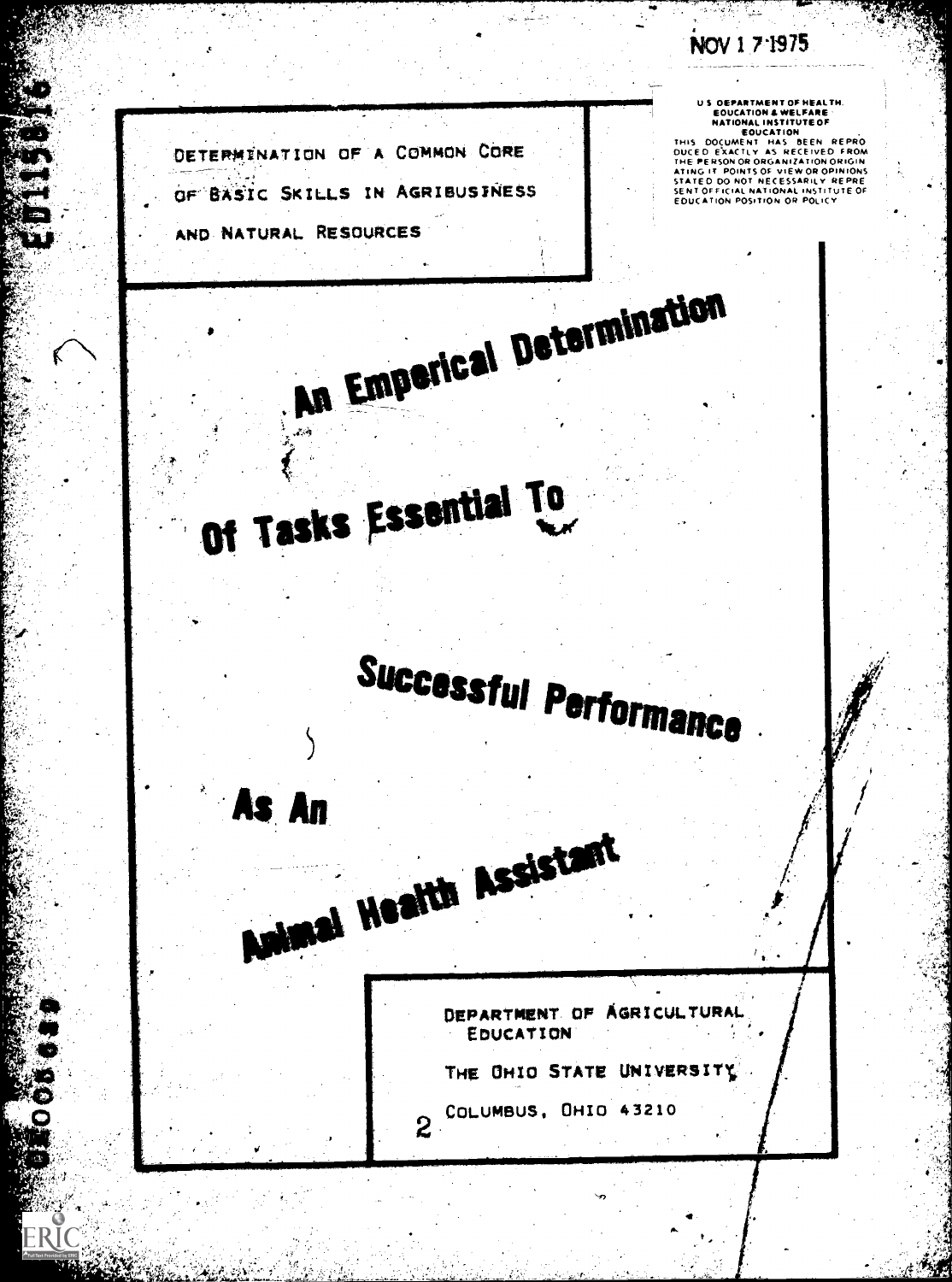# AN EMPERICAL DETERMINATION OF TASKS ESSENTIAL TO SUCCESSFUL PERFORMANCE AS AN ANIMAL HEALTH ASSISTANT

Fred C. Cooke

Edgar P. Yoder

J. David McCracken

Department of Agricultural Education in cooperation with The Ohio State University Research Foundation The Ohio State University Columbus, Ohio 1975



Ů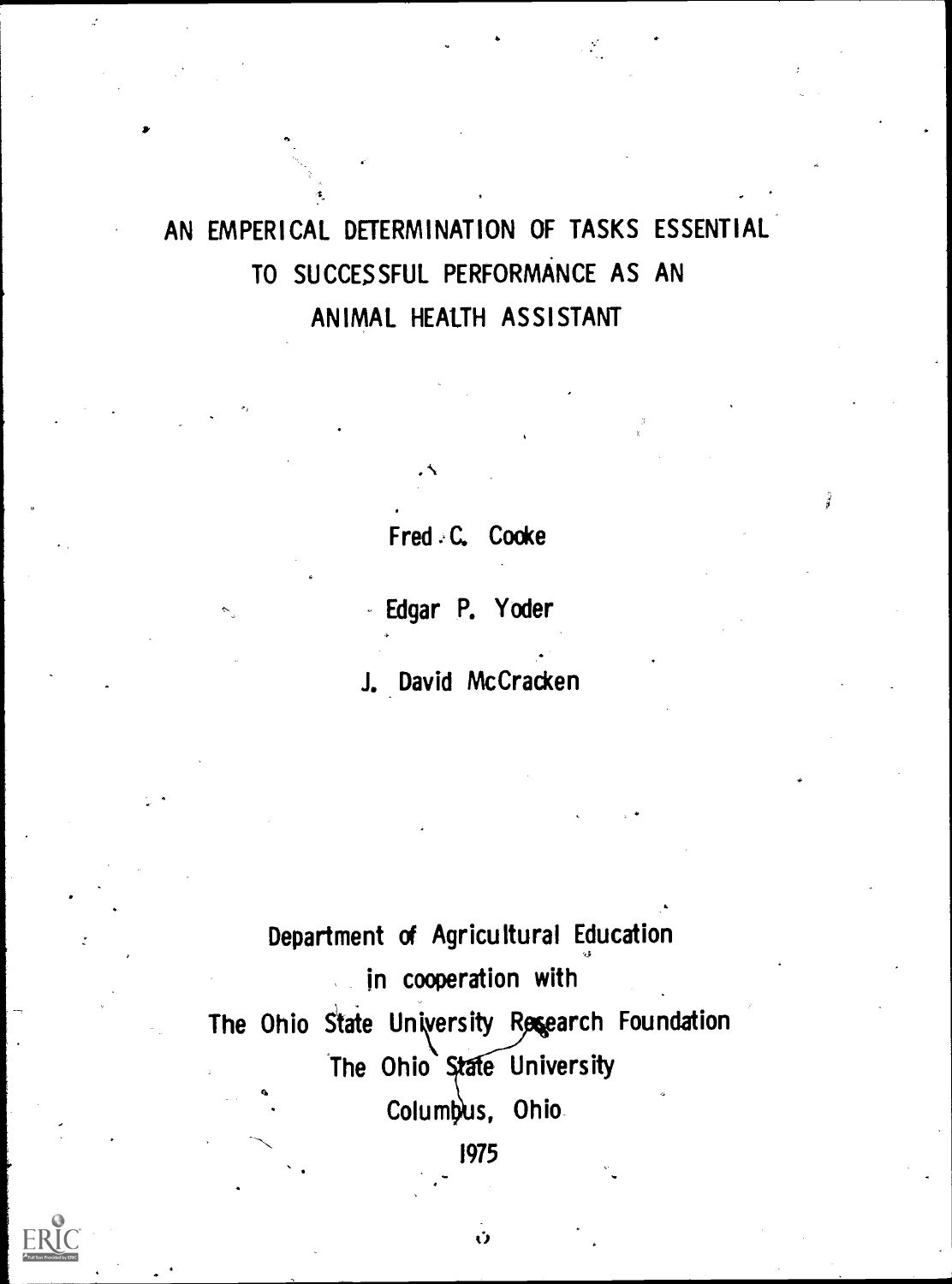PREPARED'AS APPENDIX XIII Of A Final 'Report On'A Project Conducted Under Project No. V0033VZ .

Grant No. OEG-0-14-1716

This publication was prepared pursuant to a grant with the . Office of Education, U.S. Department of Health, Education and Welfare. Contractors undertaking such projects under government sponsorship are encouraged to express freely' their judgment in professional and technical matters; Points of view or opinions do not, therefore, necessarily represent official U.S. Office of Education position or policy.

U.S. Department of Health, Education and Welfare U.S. Office of Education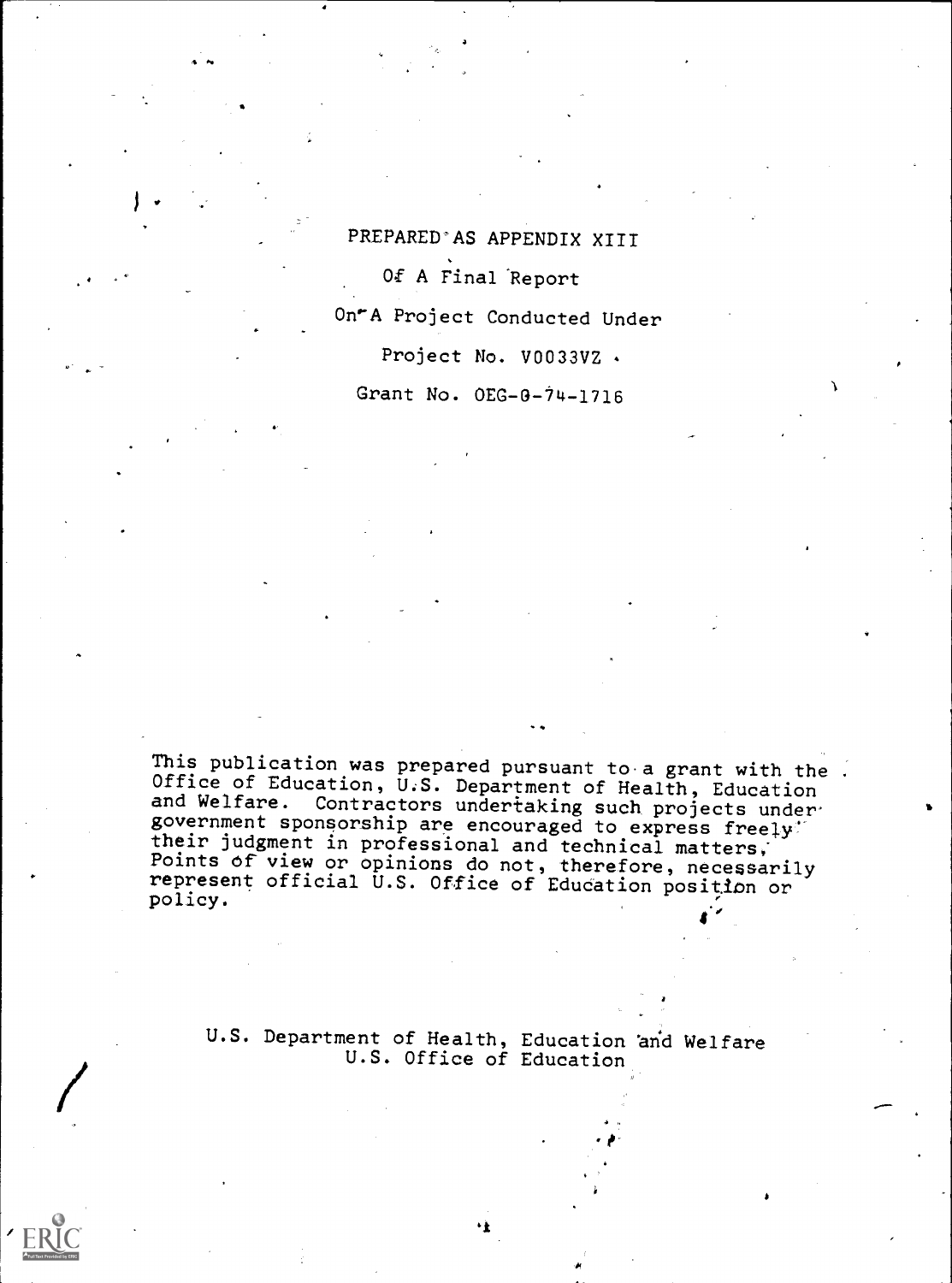#### FOREWORD-

The Department of Agricultural Education at The Ohio State University is involved in a major programmatic effort to improve the curricula in education programs in agriculture. One product in this effort is this report of the animal health assistant task inventory survey. The data reported were collected as part of a more comprehensive thrust designed to develop a common core of basic skills in agribusiness and natural resources.'

It is hoped that the revised task inventory contained in this report will be useful to curriculum developers working for improved occupational relevance in schools. Twenty-seven additional inventories in other occupational areas are also reported from this project.

The profession owes its thanks to Fred Cooke, graduate research associate, for his work in preparing this report. Special appreciation is also expressed to Gene-P. King, Executive Secretary, Ohio Veterinary Medical Association, for his input and help in securing the cooperation of those employed in this occupational area.

e

J. David McCracken Project Director

iii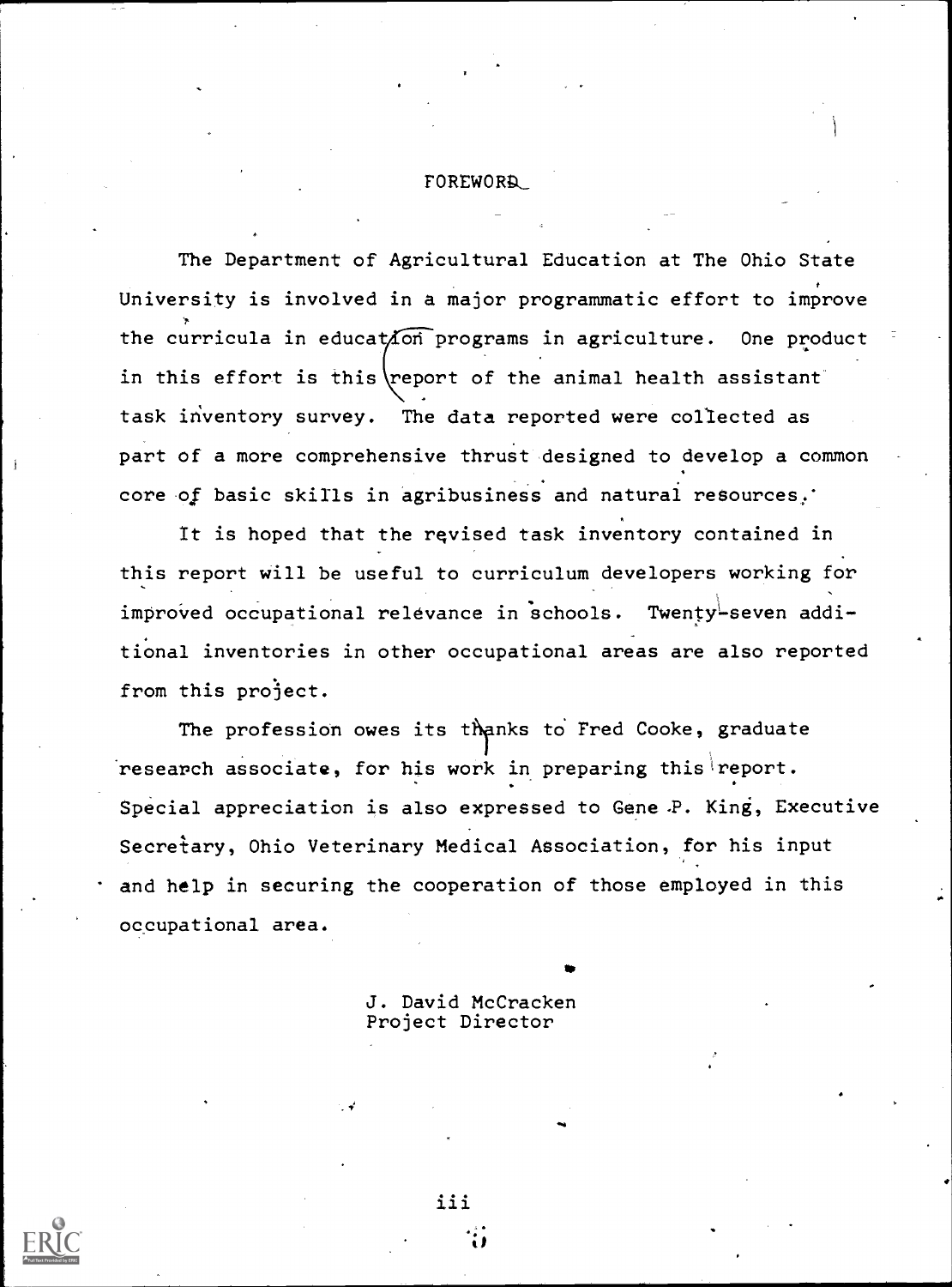## TABLE OF CONTENTS

|                                                                                          | Page           |
|------------------------------------------------------------------------------------------|----------------|
| FOREWORD<br>لوالد والمناولة والمناولة والمناورة والمحارب                                 | iii            |
|                                                                                          | v              |
|                                                                                          | 1              |
| Purpose and Objectives                                                                   | $\overline{c}$ |
| Definition of the Occupational Area.                                                     | $\overline{2}$ |
| METHODOLOGY. .                                                                           | $\overline{c}$ |
| Initial Task Inventory                                                                   | $\overline{c}$ |
| Initial Inventory Validation                                                             | 3              |
| Worker Sample Selection.                                                                 | $\mathbf{3}$   |
| Data Collection.                                                                         | 4              |
|                                                                                          | 4              |
| FINDINGS<br>a característica a característica de la partida                              | . 5            |
| Description of the Sample.                                                               | 5.             |
| Duty Areas of Work Performed by the Animal<br>Health Assistant.                          | 9.             |
| Duty Areas of Work Essential for Successful<br>Performance as an Animal Health Assistant | 9              |
| Percentage Performance and Level of Importance<br>Ratings of Specific Tasks              | 10             |

iv

 $\overline{O}$ 

E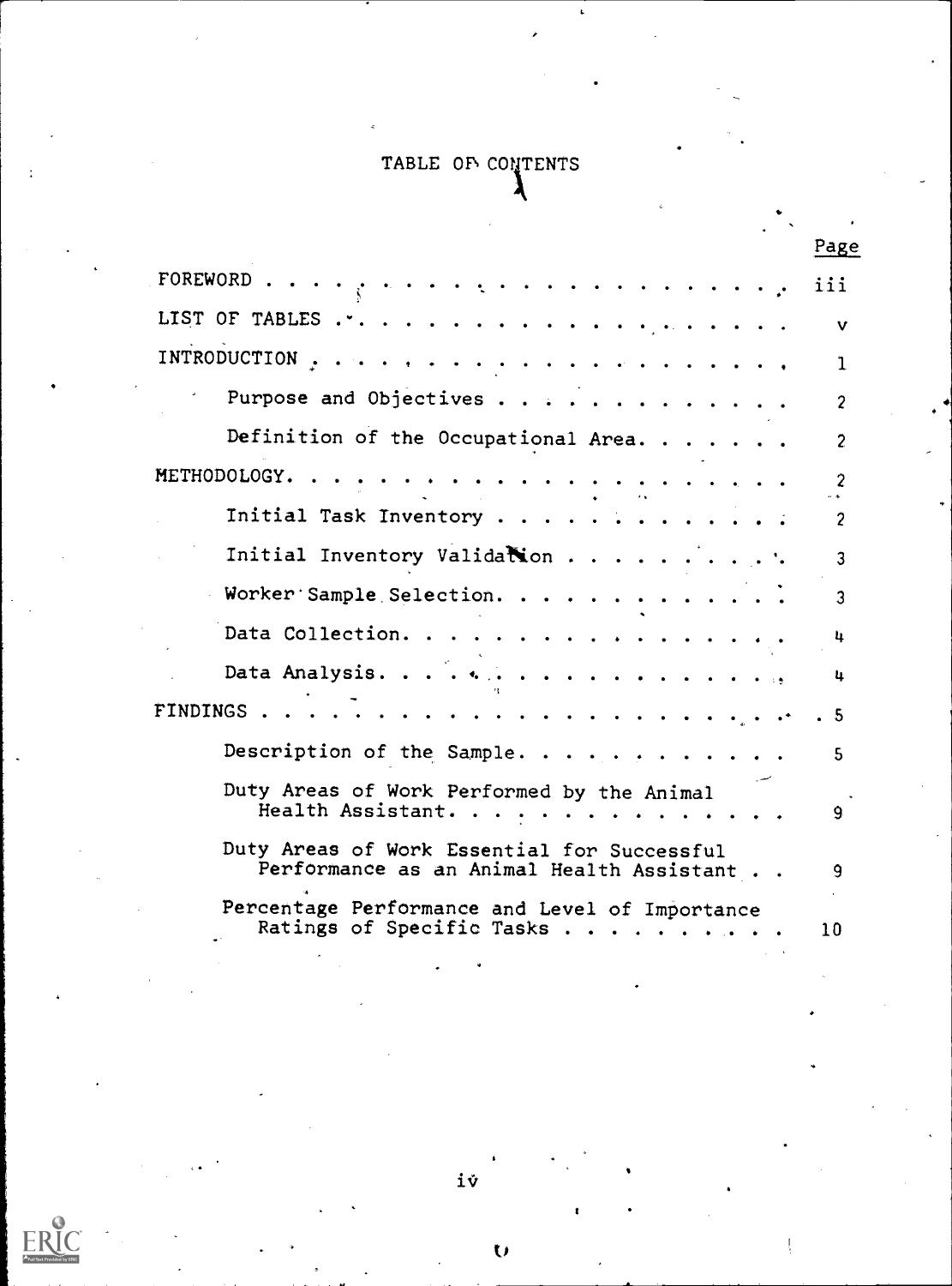## LIST OF TABLES

| <b>TABLE</b> |                                                                              | Page                             |
|--------------|------------------------------------------------------------------------------|----------------------------------|
| $\mathbf{I}$ | Employee Response to the Questionnaire. .                                    | 5                                |
| II           | Size of Veterinary Practice Where Currently<br>Employed.                     | 6                                |
| III          | Total Amount of Work Experience in the<br>Animal Health Profession.          | 7                                |
| IV           | Length of Time at Present Job.                                               | $7_{\scriptscriptstyle{\wedge}}$ |
| V            | Source of Training Received as an<br>Animal Health Assistant                 | 8                                |
| V1           | Percentage Performance and Average Rating<br>of Importance of Specific Tasks | 11                               |
|              |                                                                              |                                  |
|              |                                                                              |                                  |

v

ERIC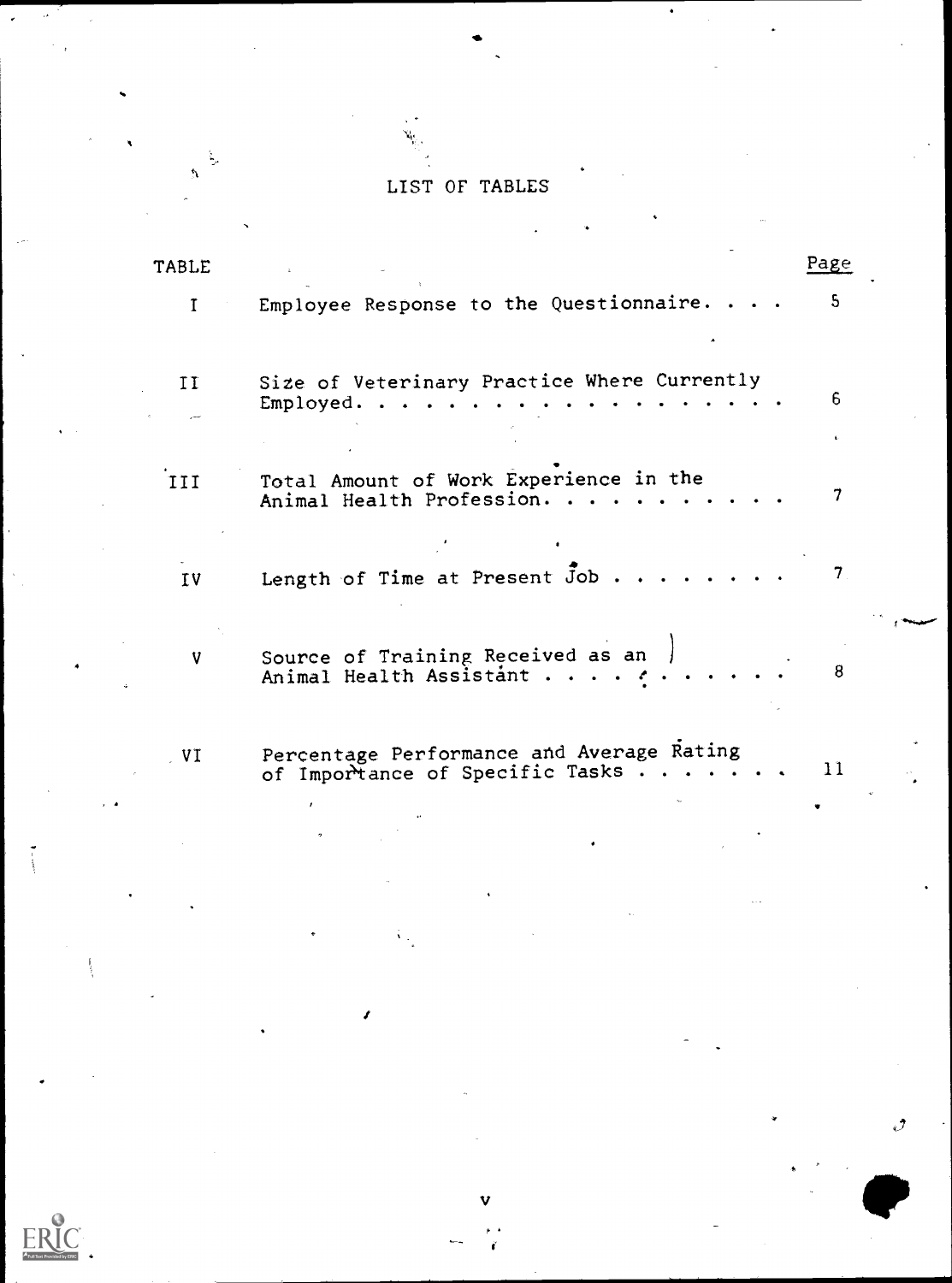#### INTRODUCTION

 $\mathcal{L}$  . Only the set of  $\mathcal{L}$ 

 $\mathbf{I}$ 

Occupational information is needed to deyelop and revise vocational and technical education curricula. Teachers and curriculum developers generally determine which skills might be taught in a program based upon teacher expertise, advisory committee input, informal and formal community surveys, and/or task inventories.

f<sub>il</sub> The Agricultural Education Department at The Ohio State University has utilized and revised a system for obtaining and using occupational information as an effective aid in planning,  $improving$ , and updating occupational education curricula. This report presents the results of a survey of the occupation, animal health assistant. The information contained herein may be used by curriculum development specialists, teachers, local and state administrators, and others involved in planning and conducting vocational and technical programs in agriculture.

1

Ù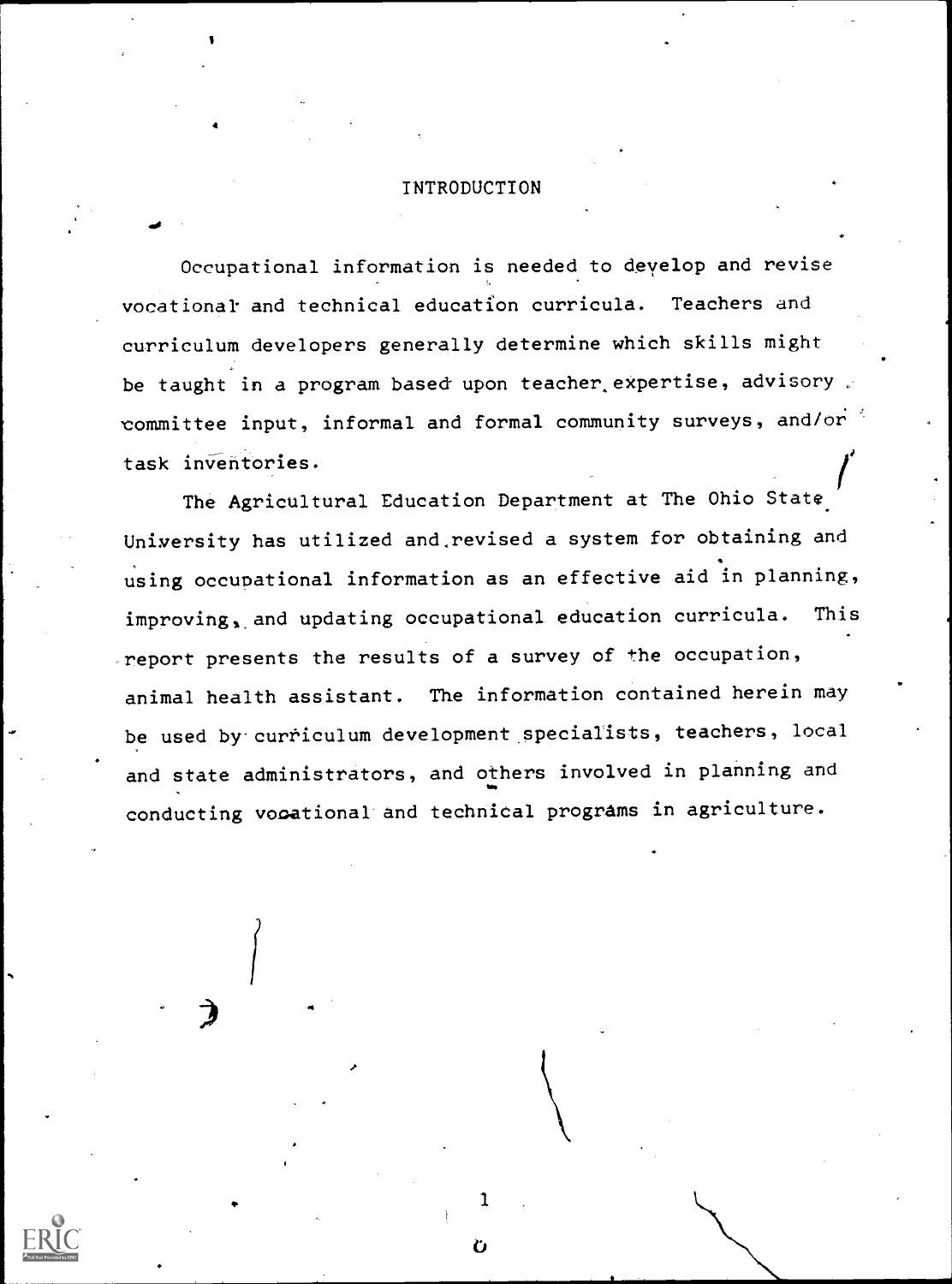#### Purpose and Objectives

The major purpose of the occupational survey was to identify the skills which are performed and essential for success as an animal health assistant. The specific objectives of this survey were as follows:

- 1. Develop and validate an initial task inventory for the animal health.assistant.
- 2. Identify the specific tasks performed by the animal health assistant.
- 3. Determine the relative importance of the specific tasks to successful employment as an animal-health assistant.

### Definition of the Occupational Area

The animal health assistant works in small animal care establishments. The animal health assistant may be involved with work in the office of a veterinarian's practice and/or in the handling and caring of small animals in a veterinarian's practice or a pet shop. The specific duties performed by the animal health assistant will vary with the size and type of business. In general, the animal health assistant may feed and groom small animals; assist a veterinarian in performing surgery; perform examining room work; maintain the facilities; assist with X-rays; and administer medication. In some establishments, the animal health assistant may have a more definitive title such as veterinarian aid or assistant, receptionist, or technician.

#### METHODOLOGY

Objectives were accomplished by constructing an initial task inventory, validating the initial inventory, selecting a sample of workers, collecting data, and analyzing data.

1k.

#### Initial Task Inventory

.6-

Duty areas and task statements for the animal health assistant were identified by searching existing task lists, job descriptions, curriculum guides, and reference publications. Additionally, contacts with several veterinarians aided in clarifying the specific responsibilities of the animal health assistant.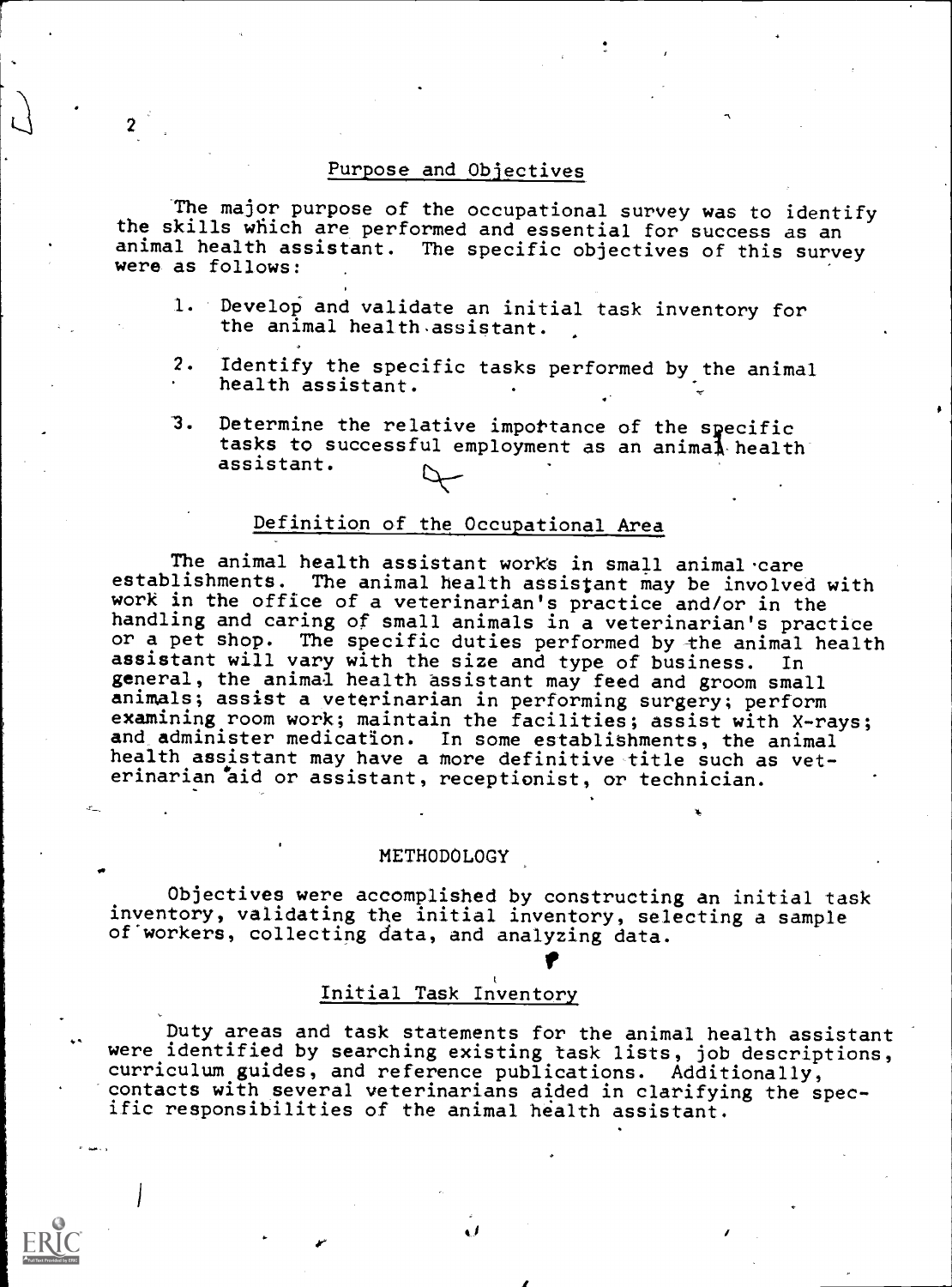All the tasks that the project staff thought to be performed were assembled into one composite list.

 $3 \qquad \qquad$ 

The initial tasks were grouped into functional areas called "Duties ".

. After the task statements were grouped under the proper duty areas, each task statement was reviewed for brevity, clarity, and consistency. In all, 312 task statements were included in the initial task inventory.

### Initial Inventory Validation

After the initial task inventory was constructed, it was reviewed by 17 consultants working in the small animal care areas. These consultants included 17 veterinarians and six instructors of small animal care programs.

The consultants were asked to respond to the initial task list inventory by performing the following activities:

- 1. Indicate whether any of\_the tasks listed were not appropriate.
- 2. Add any additional tasks they believed were performed by the animal health assistant.
- . Make changes in the wording of tasks to help add clarity to the. statements.

The comments from the 17 consultants were pooled and needed revisions were made. Two duty areas were eliminated and five duty areas were combined. Six new duty areas were added.

As a result of the initial task inventory review process, 268 tasks were identified.

#### Worker Sample Selection

Since the specific duties and tasks performed by the individual animal health assistant are related to the size and type of. business where employed, an attempt was made to survey animal health assistants employed in various, sizes and types of small animal care establishments. It was.not possible to secure a list of the specific names and addresses of all incumbent workers in the state. Therefore, a sample of 100 veterinarians operating small animal care hospitals was obtained from the 1975 directory of the Ohio Veterinary Medical Association using a stratified random sampling approach. The strata used were type of business and geographical location.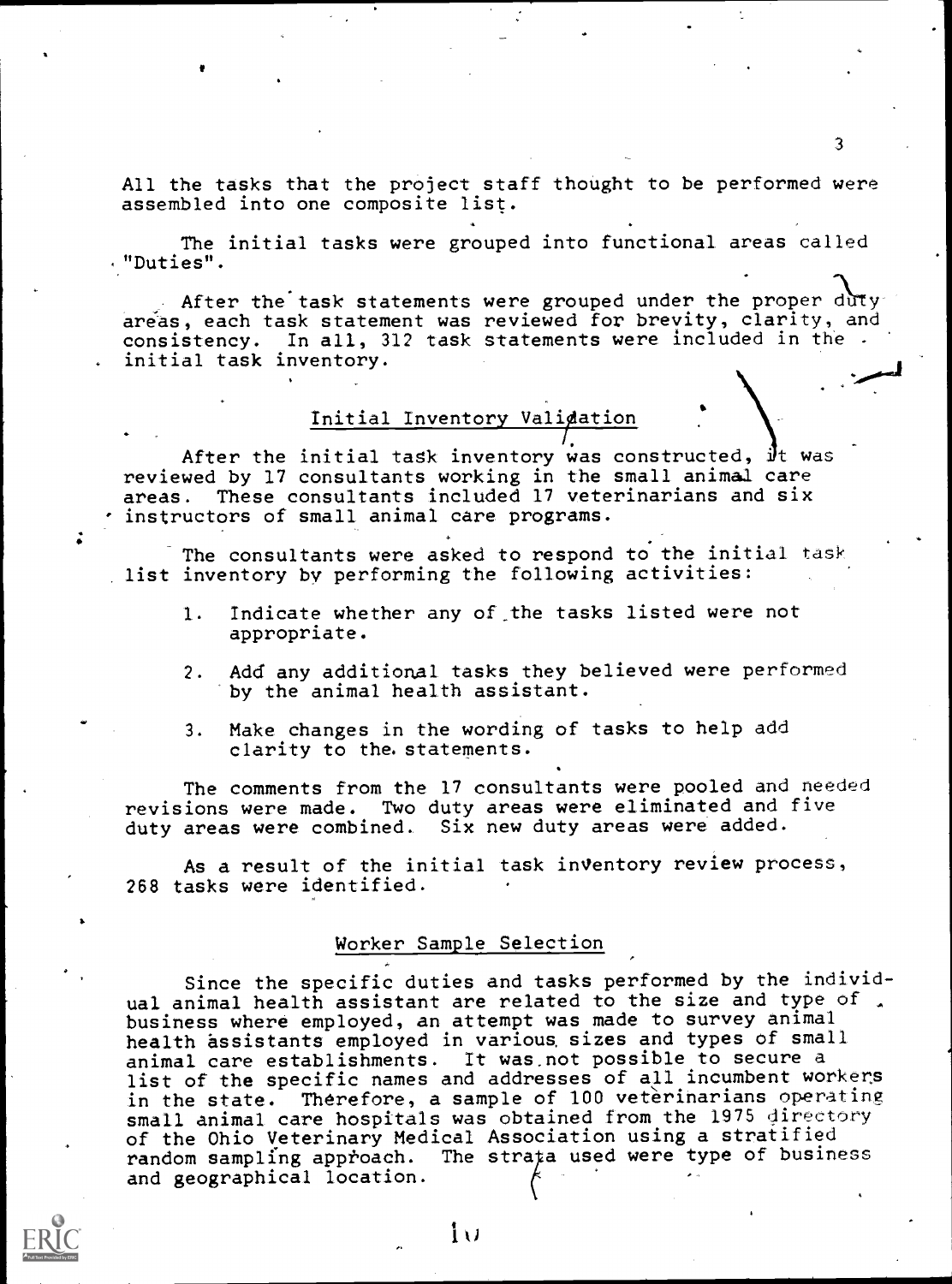#### Data Collection

A packet of materials was sent to the randomly-selected<br>veterinarians. The packet of materials included: The packet of materials included:  $\ldots$ 

- 1. A-cover letter from the Ohio Veterinary Medical Association.
- 2. An employer questionnaire printed on blue.
- 3. An employee questionnaire printed on yellow. $4$ .
- 4. A stamped and self-addressed return envelope.

The,veterinarian was instructed to complete the employer questionnaire and to have a responsible animal health assistant complete the employee questionnaire. The veterinarian was.instructed to collect the employee questionnaire and return both the employer and employee questionnaire in the stamped and selfaddressed return envelope by the date specified in the cover letter.

A follow-up of non-respondents consisted of mailing a packet of materials two weeks after the initial mailing. The followup consisted of a packet of materials identical to the initial packet except that a cover letter on Ohio State University stationery replacqd the cover letter on Ohio Veterinary Medical Andrews Association stationery.

#### Data Analysis

The 54 questionnaires which were returned were checked for completeness and accuracy by the project  $\texttt{staff.}$  Information from  $\hspace{0.2cm} \hspace{0.2cm} \hspace{0.2cm} \hspace{0.2cm}$ the 44 usable responses was coded on Fortran coding sheets for key punching. In addition to coding appropriate respondent background information, each specific task statement was coded as to whether it was performed ( $1$  = Task performed by respondent; blank = Task not performed by respondent) and the level of  $im$ portance of the task  $(3 = E$ ssential;  $2 = U$ seful;  $1 = Not Important$ ). The information was keypunched on IBM cards and verified by personnel at the Instruction and Research Computer Center at The Ohio State University.

The data was analyzed using the SOUPAC computer program and the facilities of the Instruction and Research 'Computer Center. Consultant assistance for analyzing the data was provided by personnel at The Center for Vocational. Education. The SOUPAC computer analysis resulted in the computation of relative frequencies, means, and rankings for each task statement. The results of the computer analyses were printed in tabular form for ease of interpretation.



L.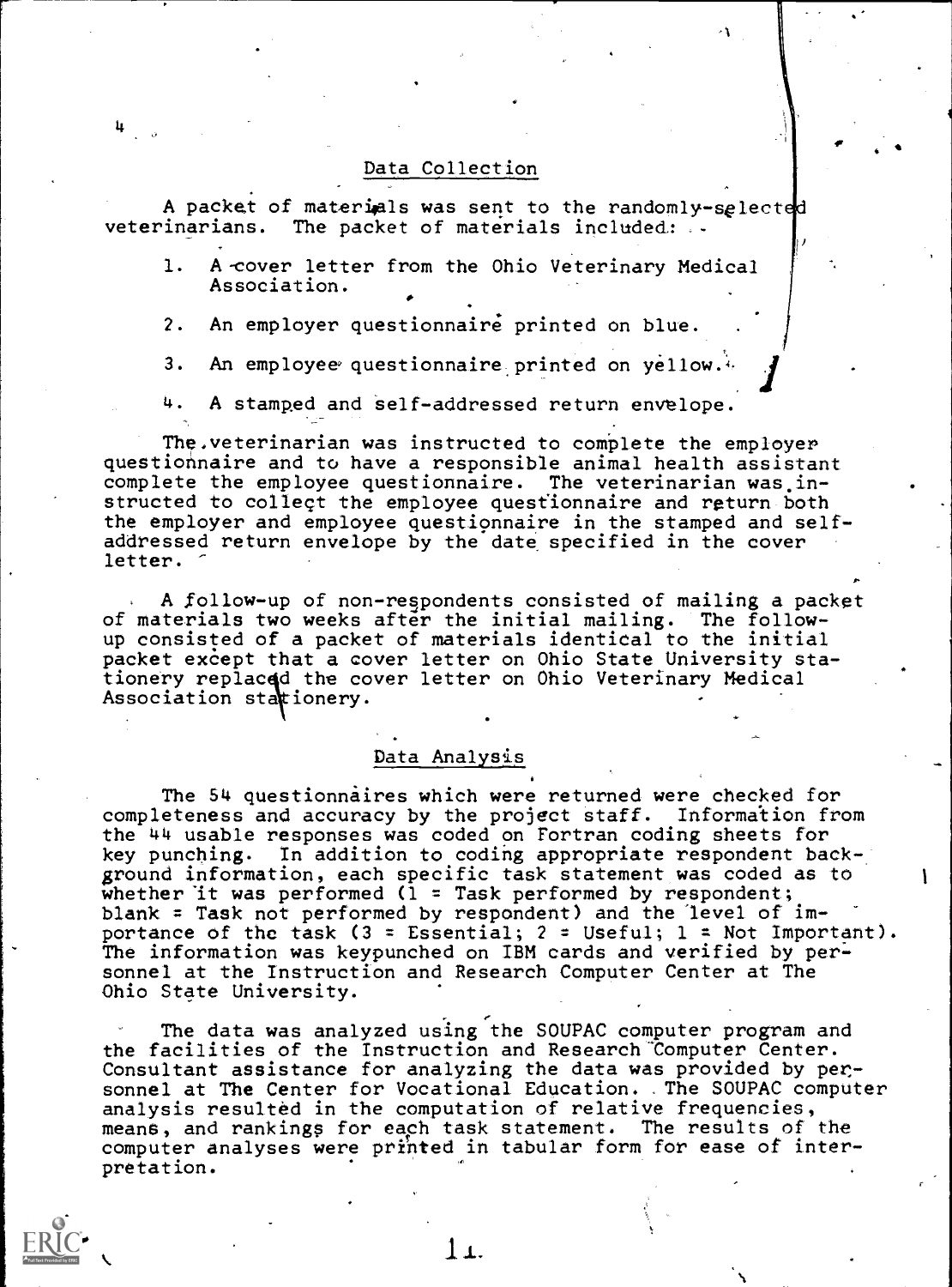#### FINDINGS

Objectives of the study resulted in the compilation of basic sample background information, the determination of tasks performed by the animal health assistant, and the identification of tasks essential to successful performance as an animal health assistant.

5

#### Description of the Sample

Information regarding the performance of tasks and the importance of the tasks to successful employment as an animal health assistant was obtained from animal health assistants in various practices across Ohio.

#### Response to the Survey

A total of 100 questionnaires were mailed and 54 replies<br>received. This represented a 54% rate of return. The rewere received. This represented a  $54\frac{1}{3}$  rate of return. spohse to the questionnaire is summarized in TABLE I.

#### TABLE I

|                      | N     | Percent of<br>All Employees<br>In The Survey |
|----------------------|-------|----------------------------------------------|
| $EmploYes$ in Survey | * 100 | 100.0                                        |
| Total Returns        | 54    | 54.0                                         |
| Usable Returns       | 44    | 44.0                                         |
| Unusable Returns     | 10    | 10.0                                         |
| Nonrespondents       | 46    | 46.0                                         |

#### EMPLOYEE RESPONSE TO THE QUESTIONNAIRE

#### Size of Small Animal Care Practice

Animal health assistants from various size small animal care hospitals were included, in the study. The number of full-time equivalent (two one-half time animal health assistants equal one full-time equivalent) animal health assistants employed in the practice was used as an index to assess the size of hospital where the animal health assistant was employed. Of the 54 questionnaires received, 44 included information aregarding the size of the practice. TABLE II summarizes the responses  $f$  the question, "How many full-time equivalent animal health sistants are employed in your practice?" Thirty-six animal health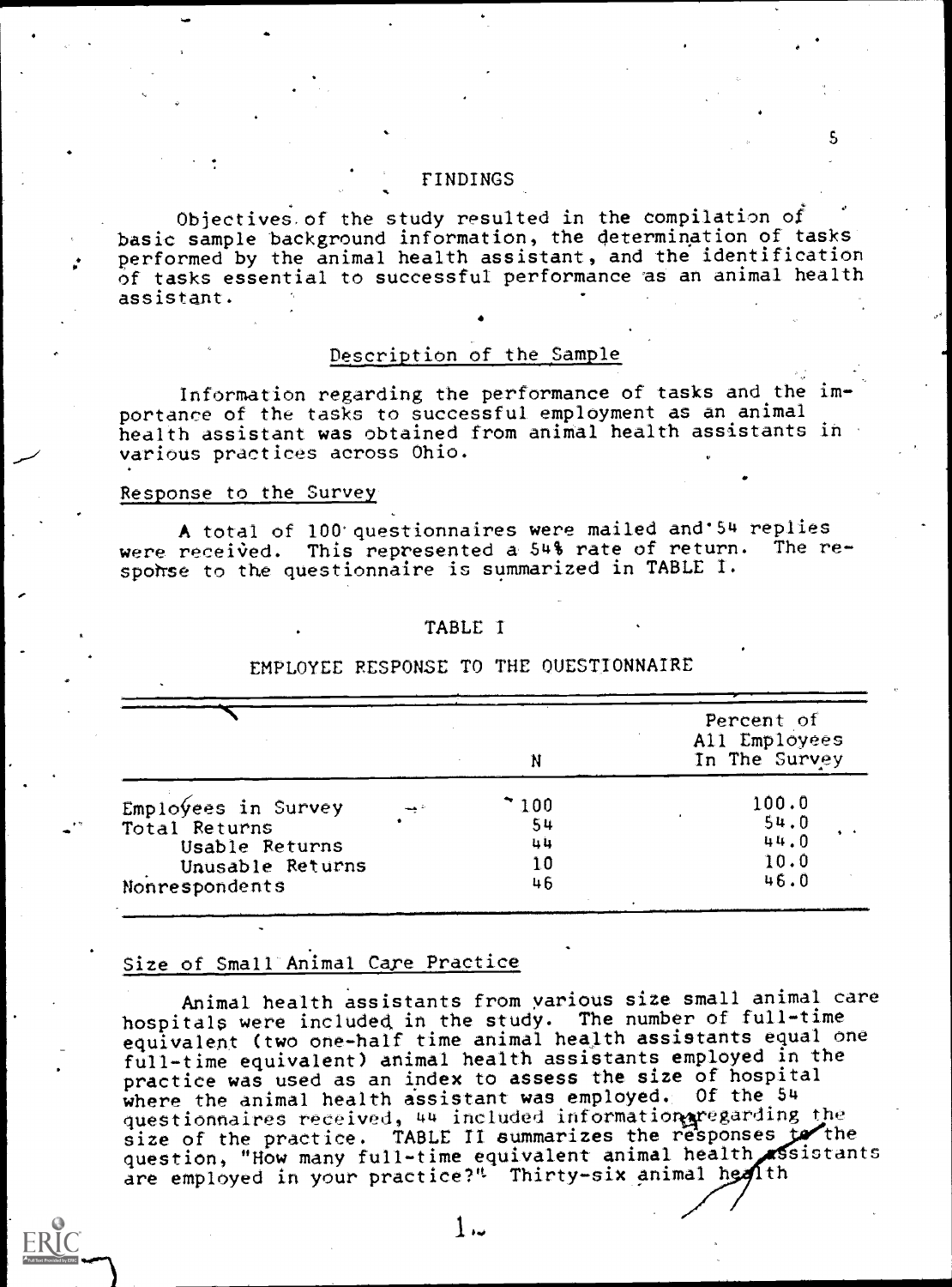. assistants or 81.8% were employed in practices employing one to three full-time equivalent animal health assistants. Five animal health assistants or 11.4% were employed in practices employing<br>four to six full-time equivalent animal health assistants. Thus, 93.2% of the animal health assistants were working in practices The number of full-time equivalent animal health assistants em-<br>ployed in the practices ranged, from one to ten. The average employing one to six full-time equivalent animal health assistants.<br>The number of full-time equivalent animal health assistants emnumber of fuil-time equivalent animal health assistants employed in the practices was 2.7. )

al\*

## $\mathtt{TABLE}\cdot\mathtt{II}$

SIZE OF VETRRINARY PRACTICE WHERE CURRENTLY EMPLOYED

in an

| Number of Animal Health<br>Assistants Employed in<br>Practice |                       | Percent of<br><sup>2</sup> Respondents |  |
|---------------------------------------------------------------|-----------------------|----------------------------------------|--|
| $1 - 3$<br>$4 - 6$<br>7 or more                               | 36<br>$\cdot$ $\cdot$ | 81.8<br>11.4<br>$-6.8$                 |  |
| Total                                                         | 44                    | $100.0$ ,                              |  |

 $\overline{X}$  number of animal health assistants in the practice = 2.7

## Total Work Experience

6

Animal health assistants with varying amounts of work experience in the animal health profession were included in the study. TABLE III summarizes the responses to the question, "How many total years have you worked in the animal health profession?" Twelve animal health assistants or 27.2% had from one to three total years of work experience in the animal health profession. Twelve animal health assistants or 27:2% had from four to six total years of work experience in the animal health profession." Nine animal health assistants or 20.7% had from seven to ten total year of work experience in the animal health profession. The total years of work experience in the animal health profession ranged from 1-26 years. Animal health assistants had an average of 7.6 years of total work experience in the animal health profession.

#### Employment at Current, Job

Animal health assistants in the survey had spent varying amounts of time-in their present job. TABLE IV summarizes the

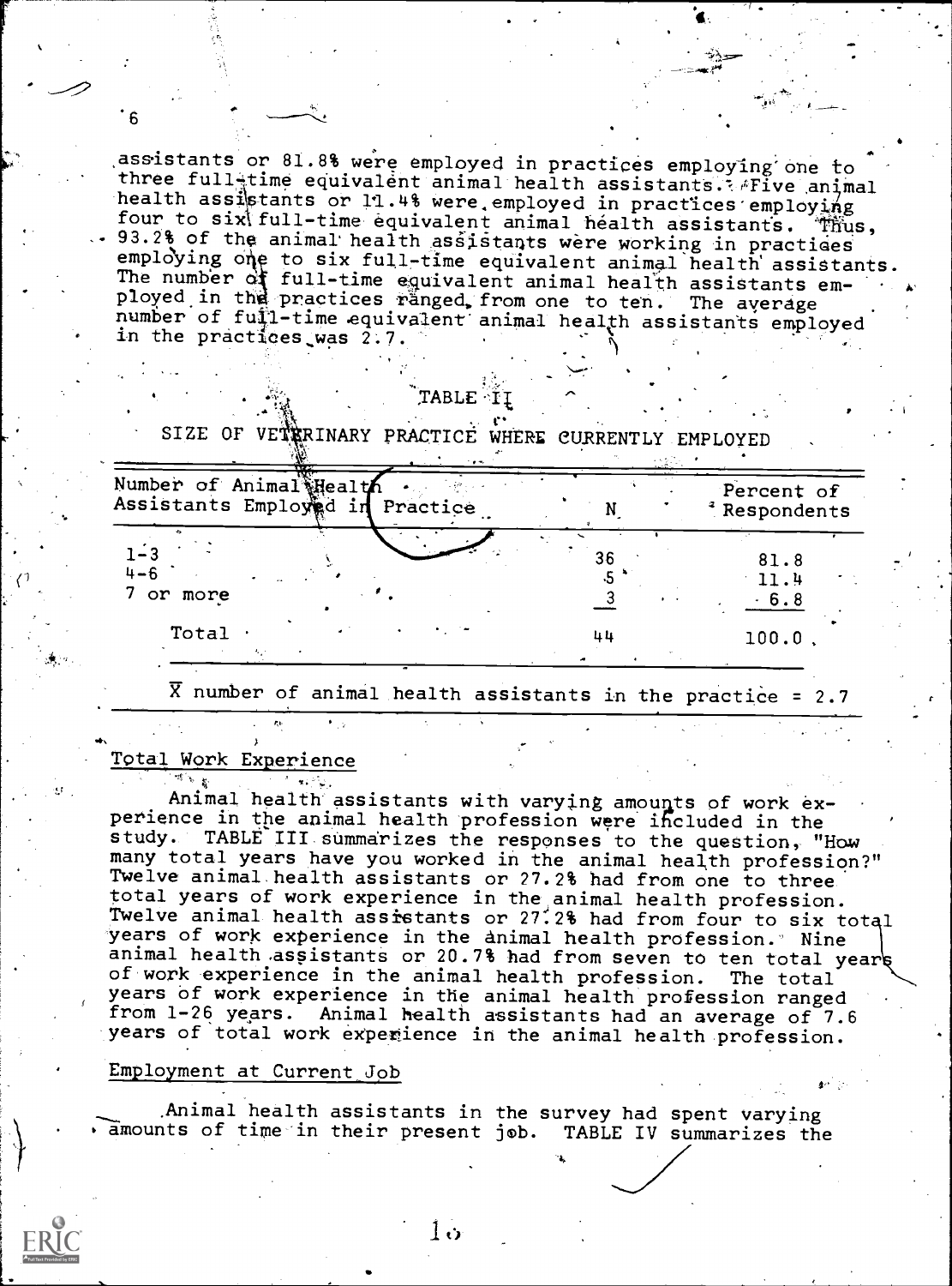## TABLE IN

| $\mathbb{R}^2$<br>Years                                                                 | N                          | Percent of<br>Respondents                                                           |
|-----------------------------------------------------------------------------------------|----------------------------|-------------------------------------------------------------------------------------|
| $1 - 3$<br>$4 - 6$<br>š,<br>$7 - 10$<br>$11 - 14$<br>$15 - 18$<br>$I9-22$<br>23 or more | 12<br>12<br>9<br>$\bullet$ | . 27:2<br>27.2<br>20.7<br>يتعصم<br>4.5<br>9.1<br>$\epsilon$<br>9.1<br>$2 \cdot 2$ : |
| Total                                                                                   | 44                         | $\ddot{\phantom{a}}$<br>.100.0                                                      |

TOTAL AMOUNT OF WORK EXPERIENCE IN THE ' ANIMAL HEALTH PROFESSION

 $\overline{X}$  years in the animal health profession = 7.6

TABLE IV

 $\mathcal{F}^{\mathcal{A}}$ 

LENGTH OF TIME AT PRESENT JOB

| Years<br>$\cdot$ |  | N        | Percent of<br>Respondents |
|------------------|--|----------|---------------------------|
| $\dot{1}$ -3     |  |          | 38.6                      |
| $4 - 6$          |  |          | 27.3                      |
| $7 - 10$         |  |          | 15.9                      |
| $11 - 14$        |  |          | 2.3                       |
| $15 - 18$        |  |          | 9                         |
| 19<br>or more    |  |          | 6:8                       |
|                  |  |          |                           |
| Total            |  | 医薄<br>44 | 100.0                     |
|                  |  |          |                           |

responses to the question, "How many years have you worked at your present job?" Seventeen animal health assistants or 38.6%

had worked at their present job from one to three years. Twelve animal health assistants or 27.3% had worked at their present

 $\mathcal{L}_{\mathbf{r}}$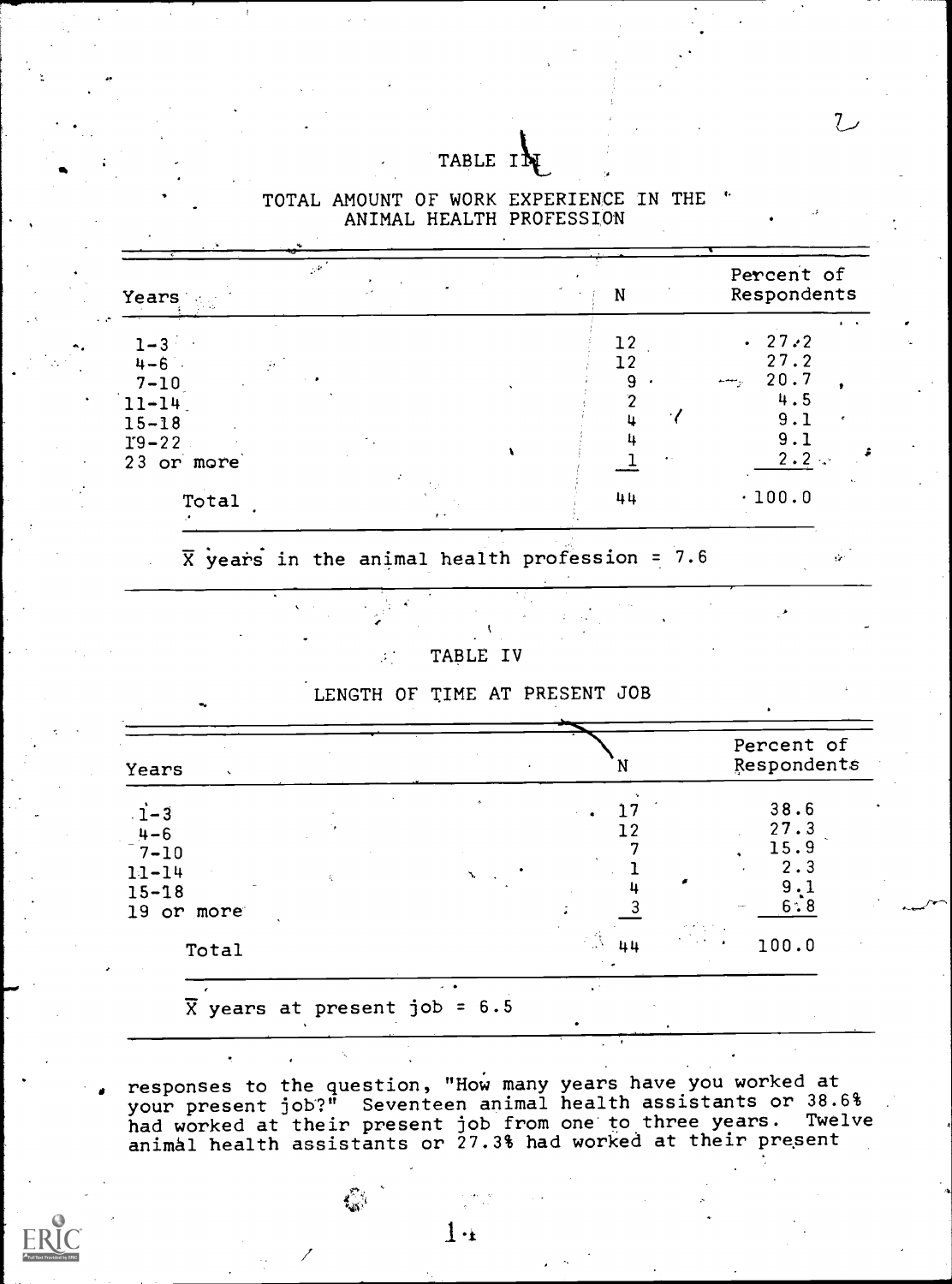job from four to six years. Seven animal health assistants or<br>15.9% had worked at their present job from seven to ten years. The years of work at their present job ranged from 1-22 years. Animal health assistants had been employed at their present job an average of 6.5 years.

Nal

#### Preparation as an Animal Health Assistant

8

Animal health assistants obtained training for their job from various sources. TABLE V summarizes their responses to the question, "Where did you receive your training as an animal health assistant?" Forty-one animal health assistants or 93.2% indicated they received training on-the-job. Six animal health assistants or 13.6% indicated they attended a technical school program to receive training as an animal health assistant. Four animal health assistants or 9.1% indicated they had received training as an animal health assistant by attending a high school program.

#### TABLE V

SOURCE OF TRAINING RECEIVED AS AN ANIMAL HEALTH ASSISTANT

| Source                   |           |    |  | Percent of<br>All Employees<br>In The Survey |  |  |
|--------------------------|-----------|----|--|----------------------------------------------|--|--|
| $On$ -The-Job            | المرابطات | 41 |  | 93.2                                         |  |  |
| High School-Program      |           |    |  | 9.1                                          |  |  |
| Technical School Program |           |    |  | 13.6                                         |  |  |
| Other                    |           |    |  | 4.5                                          |  |  |

#### Duty Areas of Work Performed by the Animal Health Assistant

The 268 tasks were grouped under 21 duty areas. Each respondent indicated whether he performed the specific task in his current position as an animal health, assistant. The percentages of respondents performing each task were averaged for all tasks under each duty area. The mean percentage of incumbents who performe'd specific tasks in specified duty areas is presented in TABLE VI.

,Duty areas of work in which 50% or more of the incumbent workers performed the tasks were:

N



 $\mathbf{I}$  of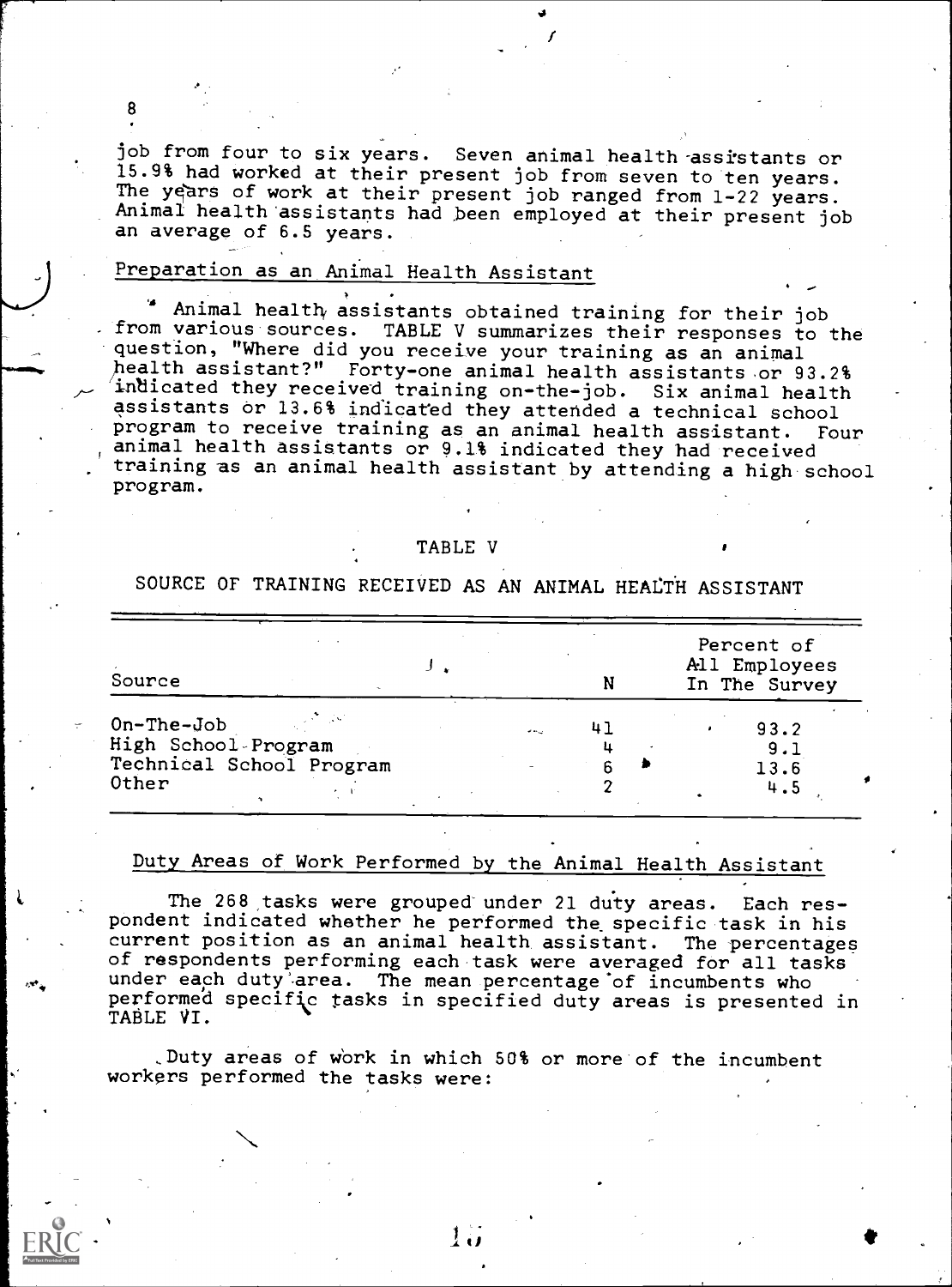- 1. Performing General Office Work<br>2. Recording Information
- 2. Recording Information

3. Handling and Caring for Animals<br>4. Feeding Animals

4. Feeding Ahimals<br>5. Grooming Animal

5. Grooming Animals<br>6. Performing Exami

6. Performing Examining Room Work

7. Dispensing Medicine and Supplies<br>8. Administering Medication

8. Administering Medication

9. Assisting in Restraining Animals<br>10. Assisting With X-Rays

10. Assisting-With X-Rays<br>11 Using and Maintaining

Using and Maintaining Surgical Equipment and Small Animal Care Equipment

12. Preparing Facilities and Equipment for Surgery<br>13. Preparing Animals for Surgery

13. Preparing Animals for Surgery<br>14. Performing Emergency First Aio

14. Performing Emergency First Aid

15. Inventorying Products<br>16. Selling and Marketing 1

16. Selling and Marketing Products<br>17. Maintaining Facilities

17. Maintaining Facilities<br>18. Following Safety Precau

Following Safety Precautions

#### Duty Areas of Work Essential for Successful Performance as an Animal Health Assistant

A level of importance rating was obtained for each task. The respondent could rate the task as essential, useful, or not important for successful performance as an animal health assistant. A ranking of essential was assigned a numerical rating of "3", useful a numerical rating of "2", and not important a numerical rating of "1". The level of importance ratings for each task were averaged for all tasks under each duty area. The average level of importance ratings for the specific tasks in the specified duty areas are presented in TABLE VI.

Duty areas of work' which received a 2.0 or higher level of importance rating by incumbent workers were:

1. Performing General Office Work<br>2. Recording Information .

- 
- 2. Recording Information .<br>3. Handling and Caring for 3. Handling and Caring for Animals:<br>4. Feeding Animals
- 
- 4. Feeding Animals<br>5. Grooming Animal 5. Grooming Animals
- 
- 6. Performing Examining Room Work<br>7. Performing Laboratory Tests Performing Laboratory Tests
- 8. Dispensing Medicine and Supplies
- .9. Administering Medication
- 10. Assisting in Restraining Animals
- 
- 11. Assisting With X-Rays<br>12. Using and Maintaining Using and Maintaining Surgical Equipment and Small Animal Care Equipment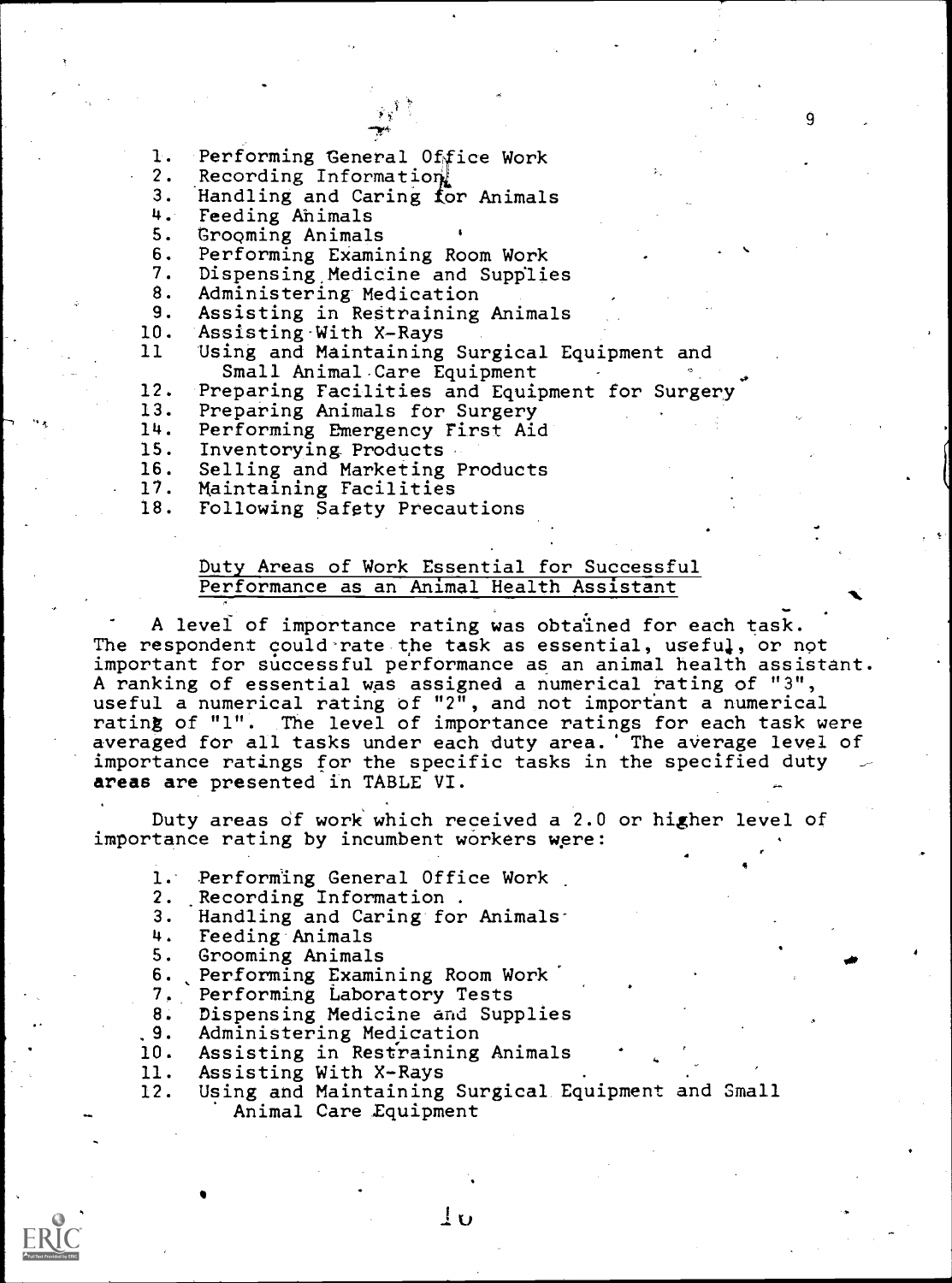$-10$ 

13. Preparing Facilities and Equipment for Surgery<br>14. Preparing Animals for Surgery

14. Preparing, Animals for Surgery<br>15. Performing Emergency First Aid

15. Performing Emergency First Aid<br>16. Inventorying Products

16. Inventorying Products<br>17. Maintaining Facilities

17. Maintaining Facilities<br>18. Following Safety Precau

18. Following Safety Precautions

#### Percentage Performance and Level of Importance Ratings of Specific Tasks

 $_f$ The percentage performance by incumbent workers and the level of importance for each specific task is also presented in TABLE VI.

It is recommended that the results for each specific task be examined by educators and others who are developing educational programs to determine curriculum content for preparing animal health assistants. Specific tasks with a high level of performance and a high level of importance rating should be given more emphasis in the educational program than specific tasks with a low level of performance and a low level of importance rating.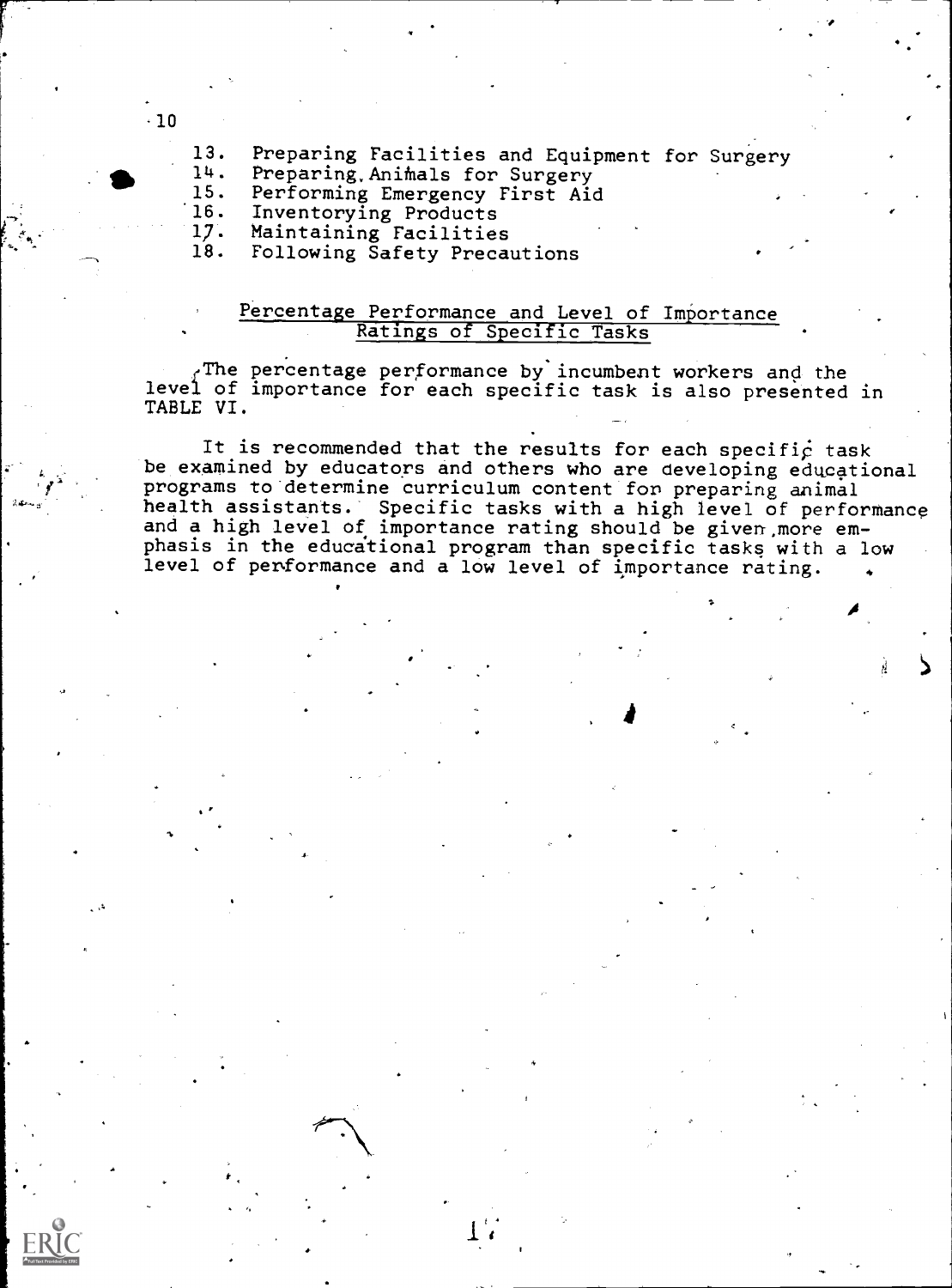### TABLE VI

| <b>STATEMENTS</b><br>TASK                                                                | Peroent<br>Performing | Average Level<br>of Importance |
|------------------------------------------------------------------------------------------|-----------------------|--------------------------------|
|                                                                                          |                       |                                |
| Performing General Office Work                                                           |                       |                                |
| Admit and dismiss patients                                                               | 88                    | 2.8                            |
|                                                                                          | 88                    | 2.6                            |
| File office forms and records.                                                           | 88 <sup>°</sup>       | 2.8                            |
|                                                                                          | 81                    | 2.4                            |
|                                                                                          | 95                    | 2.9                            |
|                                                                                          | 65                    | 2.3                            |
|                                                                                          | 84                    | 2.7                            |
|                                                                                          | 88                    | 2.7                            |
|                                                                                          | 95                    | 2.9                            |
| Wear appropriate dress for office work                                                   | 88                    | 2.8                            |
| Write memos, notes, and letters.                                                         | 84                    | $2.6^{\circ}$                  |
|                                                                                          |                       |                                |
|                                                                                          | 85.8                  | 2:7                            |
| Interpreting Medical Terminology                                                         |                       |                                |
|                                                                                          | 29                    | 1.5                            |
|                                                                                          |                       |                                |
| Identify circulatory system and function                                                 | 3 <sup>h</sup>        | 1.6                            |
| Identify digestive system and function                                                   | 25                    | 1.4                            |
| Identify endocrine system and function<br>Identify general anatomy and physiology terms. | 50                    | 1.9                            |
| Identify integumentary system and function                                               | 27                    | 1.4.                           |
|                                                                                          | 47                    | 1.9                            |
| Identify major muscles and function.                                                     | 18                    | 1.3                            |
| Identify major skelatal components and function.                                         | 31                    | 1.5                            |
| Identify nervous system and function                                                     | 22                    | 1.4                            |
| Identify reproductive system and function.                                               | 34                    | 1.6                            |
| Identify respiratory system and function                                                 | 29                    | 1.5                            |
|                                                                                          | 38                    | 1.7                            |
| Identify various chemical terms.                                                         | 29                    | 1.5                            |
| Identify various microscopic cell and tissue terminology $\cdots$                        | 31 <sup>2</sup>       | 1.6                            |
| Interpret chemical formulations.<br>$\bullet$                                            | 11                    | 1.1                            |
|                                                                                          | $30.3$ 1.5            |                                |
|                                                                                          |                       |                                |
| Recording Information                                                                    |                       |                                |
| Balance daily cash statements.                                                           | 59                    | 2.3                            |

# PERCENTAGE PERFORMANCE AND AVERAGE RATING OF IMPORTANCE

\*Average rating of importance may range from 1-3 with 3 being the highest.

ن ا

11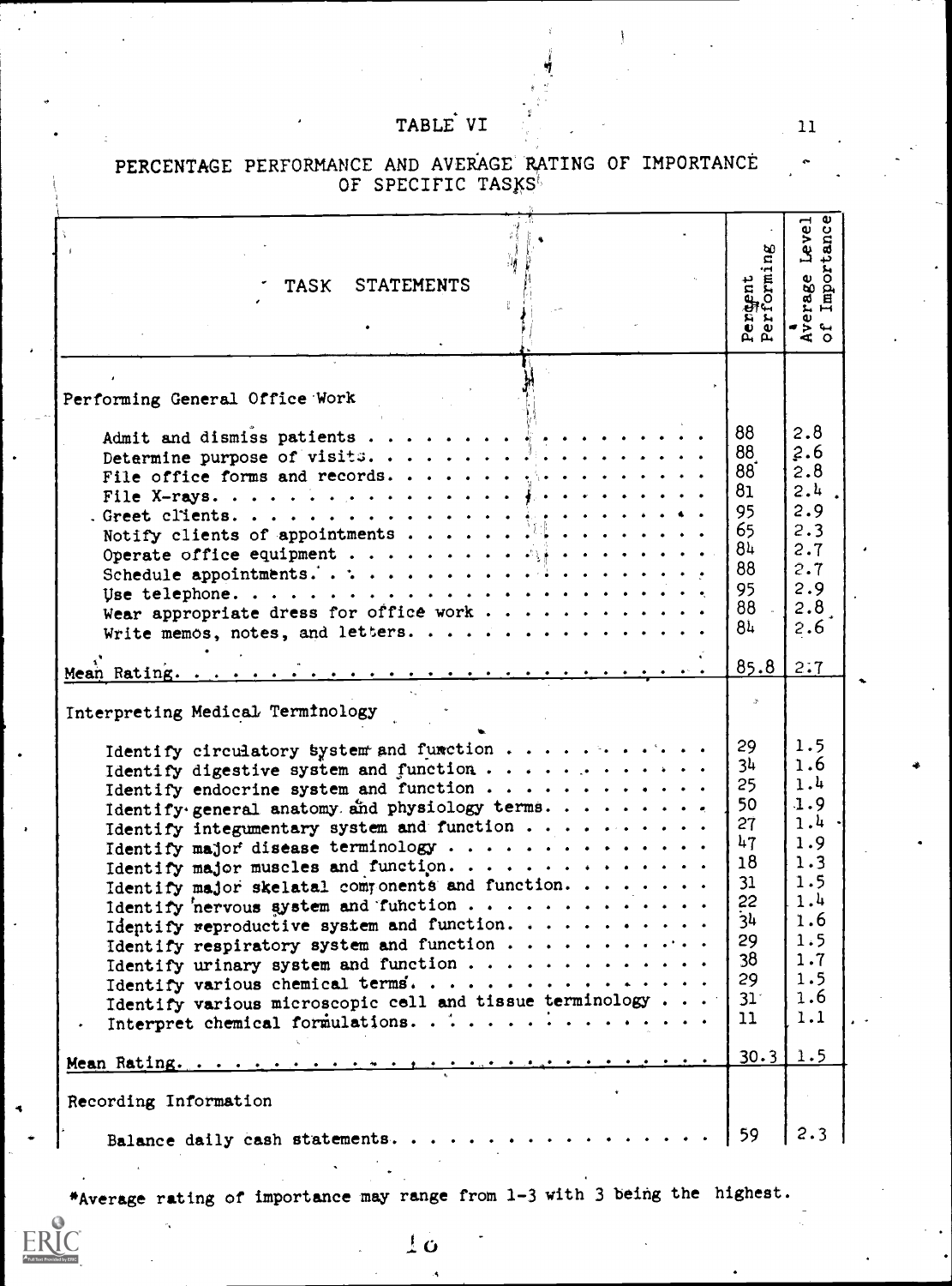PERCENTAGE PERFORMANCE AND AVERAGE RATING OF IMPORTANCE OF SPECIFIC TASKS

| Balance monthly bank statements.<br>38<br>1.6<br>43<br>1.8<br>18<br>1.0 <sup>1</sup><br>Maintain accounts receivable and accounts payable<br>2.4<br>70<br>$\sim$<br>2.9<br>90<br>Record bowel movement information. $\cdots$<br>2.8<br>93<br>88<br>2.8<br>88<br>2.8<br>Record general client information.<br>2.4<br>Record general patient information<br>75<br>2.5<br>Record medication information.<br>79<br>Record or attach complete pedigree record.<br>$\overline{9}$<br>1.0<br>2.4<br>75<br>88<br>2.8<br>75<br>2.2<br>1.2<br>29<br>$\sqrt{2.2}$<br>63.6<br>Handling and Caring for Animals<br>$\bullet$<br>Assist animals in delivering young<br>63<br>2,2<br>2.3<br>72<br>Check if animals are pregnant.<br>13<br>1.0<br>2.71<br>90<br>2.91<br>Control animals when handling.<br>93<br>65  <br>2,1<br>59<br>1.5<br>86<br>2. <mark>ኒ</mark><br>81<br>2.6<br>86<br>2.7<br>1.1<br> 22<br>56.<br>2.0.<br>Observe animals regularly for problems $\cdots \cdots \cdots$<br>2.7<br>188<br>2.8<br>34<br>1.3<br>52<br>1.8<br>Regulate air movement and temperature in holding areas<br>68<br>Separate non-compatible animals.<br>2,2<br>50<br>2.0 | <b>STATEMENTS</b><br><b>TASK</b> | Percent<br>Performing | ပ္ပ<br>Level<br>Importan<br>Average<br>of Impor |  |
|---------------------------------------------------------------------------------------------------------------------------------------------------------------------------------------------------------------------------------------------------------------------------------------------------------------------------------------------------------------------------------------------------------------------------------------------------------------------------------------------------------------------------------------------------------------------------------------------------------------------------------------------------------------------------------------------------------------------------------------------------------------------------------------------------------------------------------------------------------------------------------------------------------------------------------------------------------------------------------------------------------------------------------------------------------------------------------------------------------------------------------------------------|----------------------------------|-----------------------|-------------------------------------------------|--|
|                                                                                                                                                                                                                                                                                                                                                                                                                                                                                                                                                                                                                                                                                                                                                                                                                                                                                                                                                                                                                                                                                                                                                   |                                  |                       |                                                 |  |
| 2.2 <br>65.0                                                                                                                                                                                                                                                                                                                                                                                                                                                                                                                                                                                                                                                                                                                                                                                                                                                                                                                                                                                                                                                                                                                                      |                                  |                       |                                                 |  |



I L1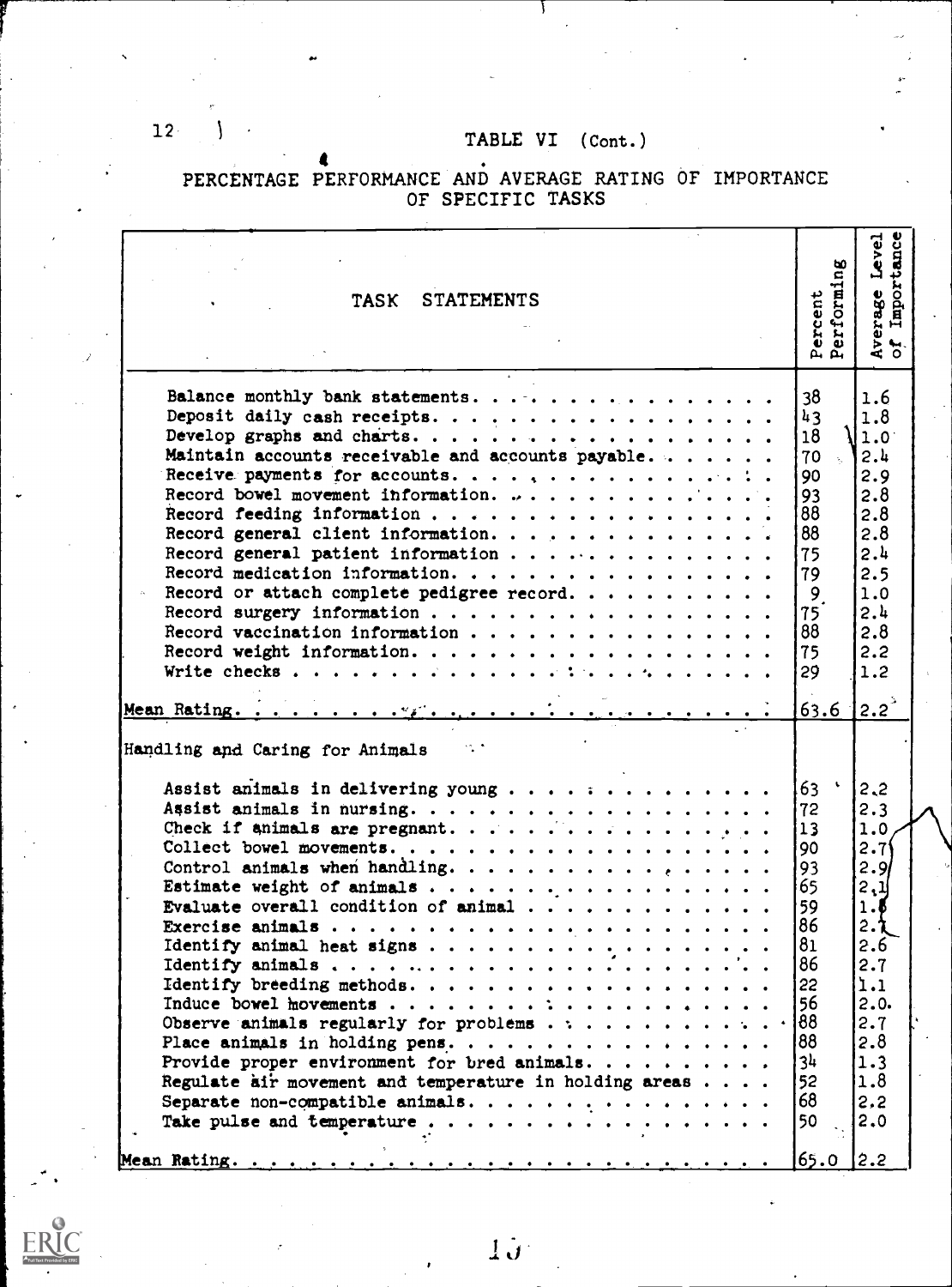| <b>STATEMENTS</b><br><b>TASK</b>                                                                                                                                                                                                                                                                                                                                                                                                                                                                                                                                                                                                                                                                                                                                       | Percent<br>Performing                                                                                                    | Average Level<br>of Importance                                                                           |  |
|------------------------------------------------------------------------------------------------------------------------------------------------------------------------------------------------------------------------------------------------------------------------------------------------------------------------------------------------------------------------------------------------------------------------------------------------------------------------------------------------------------------------------------------------------------------------------------------------------------------------------------------------------------------------------------------------------------------------------------------------------------------------|--------------------------------------------------------------------------------------------------------------------------|----------------------------------------------------------------------------------------------------------|--|
| Feeding Animals<br>Add medication to feeds.<br>Determine amount of feed required by animal. $\cdots$<br>Determine how often animals should be fed. $\cdots$<br>Determine nutritional requirements of animals.<br>Determine when animals should be fed<br>Determine which feeds may be fed animals<br>Interpret information found on feed labels . $1 + \cdots + \cdots$<br>Interpret nutritional feed charts.<br>Prepare feed, $\ldots$ , $\ldots$ , $\ldots$ , $\ldots$ , $\ldots$ , $\ldots$ , $\ldots$ , $\ldots$ , $\ldots$ , $\ldots$ , $\ldots$ , $\ldots$ , $\ldots$ , $\ldots$ , $\ldots$ , $\ldots$ , $\ldots$ , $\ldots$ , $\ldots$ , $\ldots$ , $\ldots$ , $\ldots$ , $\ldots$ , $\ldots$ , $\ldots$ , $\ldots$ , $\ldots$ , $\ldots$ , $\ldots$ , $\ldots$ | 75.<br>81<br>70<br><b>40</b><br>65<br>50<br>36<br>11<br>$\mathbf{r}_{\mathrm{in}}$<br>25<br>20<br>81<br>96<br>90<br>57.1 | 2.4<br>$2.6^{\circ}$<br>2.2<br>1.5<br>2.2<br>1.7<br>1.5<br>1.0<br>1.3<br>1.2<br>2.5<br>2.8<br>2.9<br>2.7 |  |
| Grooming Animals<br>Dry washed animals with towels and dryers.<br>Identify water and soap differences.<br>Perform post-clipping procedures<br>Perform various clipping patterns.                                                                                                                                                                                                                                                                                                                                                                                                                                                                                                                                                                                       | 81<br>63<br>68<br>84<br>79<br>47<br>70<br>L45.<br>40 <sub>1</sub><br>4<br>22<br>25<br>22<br>3 <sup>h</sup><br>53.4       | 2.5<br>2.1<br>2.4<br>2.5<br>2.5<br>1.9<br>2.3<br>1.7<br>1.7<br>1.0<br>1.2<br>1.3.<br>1.0<br>1.3<br>2.1   |  |
| Performing Examining Room Work<br>. The contribution of the contribution of the contribution of the contribution of the contribution of the contribution of the contribution of the contribution of the contribution of the contribution of the contribution of<br>Apply bandages                                                                                                                                                                                                                                                                                                                                                                                                                                                                                      | 68                                                                                                                       | 2.1                                                                                                      |  |

 $2<sub>U</sub>$ 

#### PERCENTAGE PERFORMANCE AND AVERAGE RATING OF IMPORTANCE OF SPECIFIC TASKS

13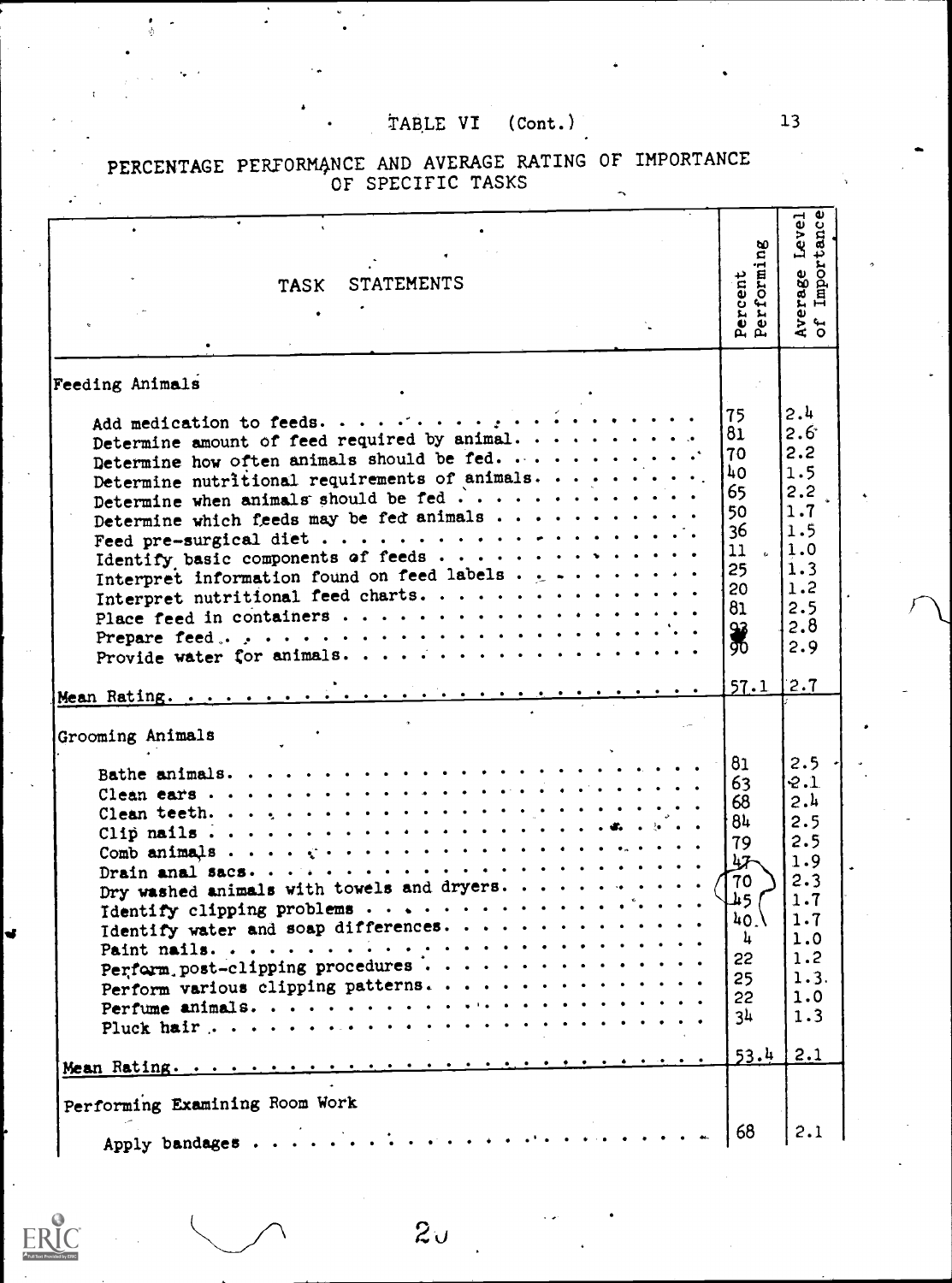PERCENTAGE PERFORMANCE AND AVERAGE RATING OF IMPORTANCE OF SPECIFIC TASKS

| TASK STATEMENTS                                                                                                                                                                                                                                                                                                                                                                                                                                                                                                        | Percent<br>Performing                                                                                                                 | Importance<br>Average Level<br>of Importance                                                                                                                           |
|------------------------------------------------------------------------------------------------------------------------------------------------------------------------------------------------------------------------------------------------------------------------------------------------------------------------------------------------------------------------------------------------------------------------------------------------------------------------------------------------------------------------|---------------------------------------------------------------------------------------------------------------------------------------|------------------------------------------------------------------------------------------------------------------------------------------------------------------------|
| Assist in diagnosing infectious and non-infectious diseases<br>Assist the veterinarian in determining control procedures                                                                                                                                                                                                                                                                                                                                                                                               | 29<br>70                                                                                                                              | 1.3<br>2.3                                                                                                                                                             |
| for diseases and parasites.<br>Disinfect examining table and equipment.<br>Identify external parasites<br>Place and restrain animal on examining table<br>Use appropriate disinfectants.<br>Use proper taping techniques                                                                                                                                                                                                                                                                                               | 43 <sup>1</sup><br>72<br>90<br>84<br>90<br>90<br>93<br>50                                                                             | 1.7<br>2.2<br>2.8.<br>2.6<br>2.8<br>2.9<br>2.8<br>1.9                                                                                                                  |
|                                                                                                                                                                                                                                                                                                                                                                                                                                                                                                                        | 71.3                                                                                                                                  | 2.3                                                                                                                                                                    |
| Performing Laboratory Tests<br>Analyze fecal samples.<br>Convert English measurements to metric measurements. $\blacksquare$<br>Determine coagulability of blood<br>Identify parasites and parasite eggs<br>Perform direct smear method.<br>Perform flotation method<br>Perform hemoglobin determination<br>Perform "McMaster Technique"<br>Prepare, innoculate, and incubate cultures<br>Prepare microscope slides. $\cdot \cdot \cdot \cdot \cdot \cdot \cdot \cdot \cdot \cdot \cdot \cdot \cdot \cdot \cdot \cdot$ | 72<br>63<br>43<br>70<br>27<br>27<br>55<br>75<br>38<br>65<br>54<br>84<br>43<br>9<br>36<br>52<br>38<br>3 <sup>1</sup><br>50<br>29<br>59 | 2.6<br>2.3<br>1.8<br>2<br>$\frac{2}{1}$<br>$1.5$ <sup>'</sup><br>1.3<br>2.5<br>1.7<br>2.3<br>2.1<br>2.7<br>1.8<br>1.0<br>1.7<br>2.1<br>1:8<br>1.7<br>2.1<br>1.7<br>2.2 |



 $14$ 

 $21$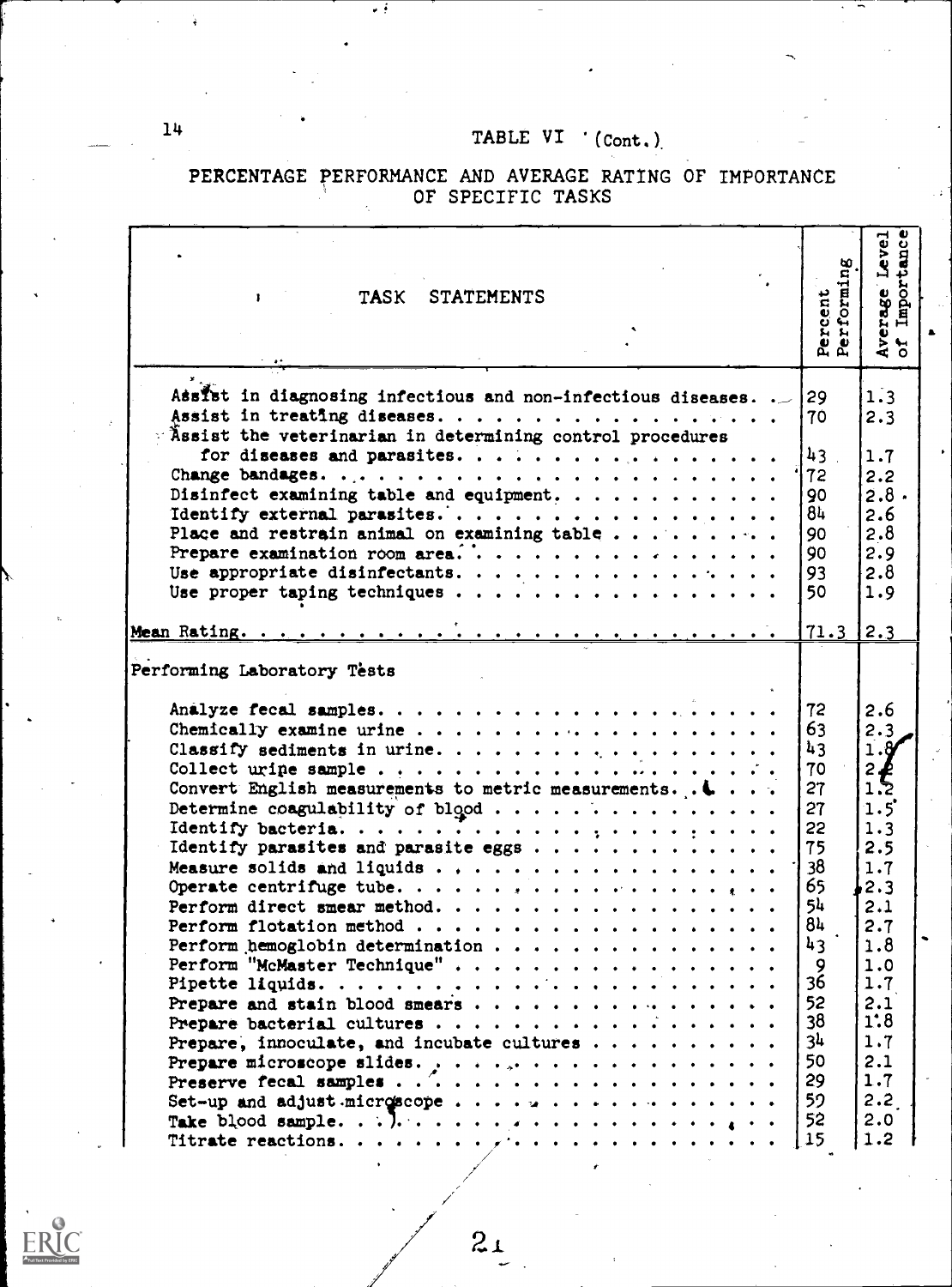PERCENTAGE PERFORMANCE AND AVERAGE RATING OF IMPORTANCE

| ŋ.                                                              |                                                                                                                                                                                                                                |  |                       |                                |
|-----------------------------------------------------------------|--------------------------------------------------------------------------------------------------------------------------------------------------------------------------------------------------------------------------------|--|-----------------------|--------------------------------|
|                                                                 |                                                                                                                                                                                                                                |  |                       | Average Level<br>of Importance |
|                                                                 |                                                                                                                                                                                                                                |  |                       |                                |
|                                                                 | TASK STATEMENTS                                                                                                                                                                                                                |  | Percent<br>Performing |                                |
|                                                                 |                                                                                                                                                                                                                                |  |                       |                                |
|                                                                 |                                                                                                                                                                                                                                |  |                       |                                |
|                                                                 |                                                                                                                                                                                                                                |  |                       |                                |
|                                                                 |                                                                                                                                                                                                                                |  |                       |                                |
| Use laboratory sticks.                                          |                                                                                                                                                                                                                                |  | 63                    | 2.1                            |
|                                                                 |                                                                                                                                                                                                                                |  |                       |                                |
|                                                                 |                                                                                                                                                                                                                                |  | 47.4                  | 2.3                            |
|                                                                 |                                                                                                                                                                                                                                |  |                       |                                |
| Dispensing Medicine and Supplies .                              |                                                                                                                                                                                                                                |  |                       |                                |
| Destroy empty containers                                        |                                                                                                                                                                                                                                |  | 72                    | 2.2                            |
| Interpret prescription requests.                                |                                                                                                                                                                                                                                |  | 54                    | 1.8                            |
|                                                                 |                                                                                                                                                                                                                                |  | 47                    | 1.7                            |
|                                                                 |                                                                                                                                                                                                                                |  | 70                    | 2.3                            |
| Maintain orderly storage shelves                                |                                                                                                                                                                                                                                |  | 81                    | 2.6                            |
| Measure exact amounts for prescriptions.                        |                                                                                                                                                                                                                                |  | 68                    | 2.2                            |
|                                                                 |                                                                                                                                                                                                                                |  | 29                    | 1.3                            |
|                                                                 |                                                                                                                                                                                                                                |  | 86                    | 2.7                            |
| Transfer products to various size containers                    |                                                                                                                                                                                                                                |  | 68                    | 2.2                            |
|                                                                 |                                                                                                                                                                                                                                |  | 3 <sup>1</sup>        | 1.5                            |
|                                                                 |                                                                                                                                                                                                                                |  |                       |                                |
|                                                                 |                                                                                                                                                                                                                                |  | 61.4                  | 2.1                            |
|                                                                 |                                                                                                                                                                                                                                |  |                       |                                |
| Administering Medication                                        |                                                                                                                                                                                                                                |  |                       |                                |
| Administer IM injection under supervision.                      |                                                                                                                                                                                                                                |  | 65                    | 2.3                            |
| Administer IV injection under supervision.                      |                                                                                                                                                                                                                                |  | 59                    | 2.2                            |
| Administer oral medication under supervision                    |                                                                                                                                                                                                                                |  | 77                    | 2.5                            |
| Administer rectal medication under supervision                  |                                                                                                                                                                                                                                |  | 56                    | 2.1                            |
| Administer subcutaneous injection under supervision             |                                                                                                                                                                                                                                |  | 72                    | 2.4                            |
| Administer surface medication under supervision                 |                                                                                                                                                                                                                                |  | 79                    | 2.5                            |
| Fill syringe :                                                  |                                                                                                                                                                                                                                |  | 75                    | 2.4                            |
| Identify and select animal's proper medication                  |                                                                                                                                                                                                                                |  | 38                    | 1.5                            |
| Interpret veterinarian's medication prescription $\ldots$       |                                                                                                                                                                                                                                |  | 59                    | 2.2                            |
| Locate injection points on animals under supervisibn $\cdots$ . |                                                                                                                                                                                                                                |  | 63                    | 2.1                            |
| Select proper needles.                                          |                                                                                                                                                                                                                                |  | 75                    | 2.1                            |
| Sterilize injection equipment.                                  |                                                                                                                                                                                                                                |  | 81                    | 2,6                            |
|                                                                 |                                                                                                                                                                                                                                |  |                       |                                |
| Mean-Rating                                                     | when the company's company's company of the company of the company of the company of the company of the company of the company of the company of the company of the company of the company of the company of the company of th |  | 67.2                  | 2.2                            |
|                                                                 |                                                                                                                                                                                                                                |  |                       |                                |
|                                                                 |                                                                                                                                                                                                                                |  |                       |                                |
| Assisting in Restraining Animals                                |                                                                                                                                                                                                                                |  |                       |                                |
| Apply pneumatic collar.                                         |                                                                                                                                                                                                                                |  | 36                    | 1.6                            |

 $2.3$ 

 $15<sub>1</sub>$ 

 $\frac{1}{2}$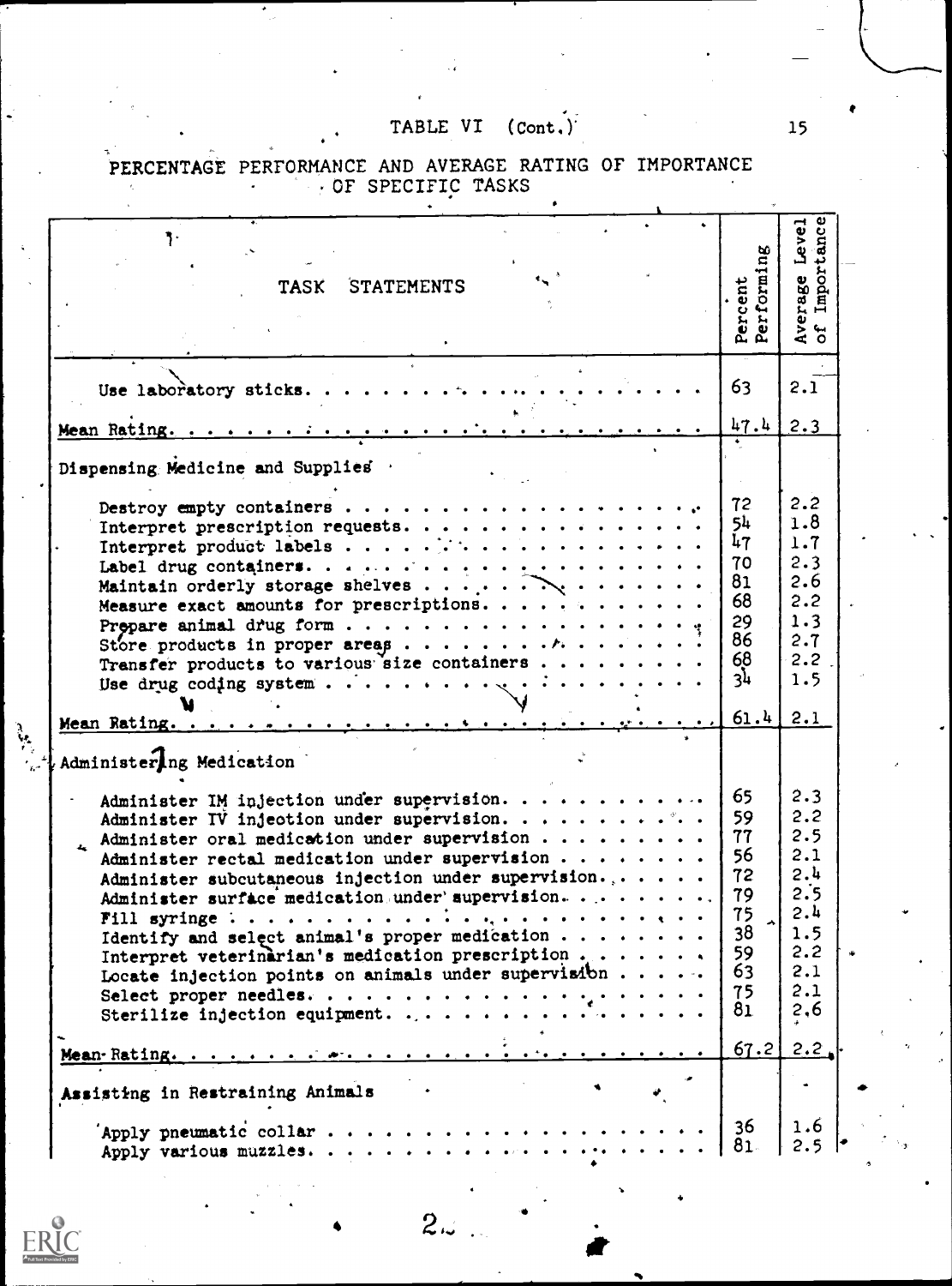| Importance<br>Level<br>Percent<br>Performing<br>Average<br>of Impor<br><b>STATEMENTS</b><br><b>TASK</b><br>$\frac{d\Phi}{d\omega^2}$<br>84<br>2.6<br>77<br>2.3<br>2.4<br>81<br>2.8<br>93<br>Restrain animal's head<br>2.9<br>93<br>43<br>1.5<br>2.4<br>79<br>74.0<br>2.3<br>Assisting With X-Rays<br>2.4<br>70<br>5 <sup>h</sup><br>$2.1 -$<br>Adjust X-ray machine settings.<br>47<br>Analyze film development problems.<br>1.9<br>61<br>Clean processing tanks $\cdots$<br>2.1<br>2.5<br>79<br>Develop film $\ldots$ , $\ldots$ , $\ldots$ , $\ldots$ , $\ldots$ , $\ldots$ , $\ldots$ , $\ldots$ , $\ldots$ , $\ldots$<br>2.4<br>75<br>Identify developing chemicals.<br>59<br>2.0<br>Identify normal $Xr$ ray positions<br>63<br>2.3<br>1.4<br>Interpret metric measurements.<br>27<br>47<br>1.8<br>Maintain standards on machine settings<br>2.3<br>72<br>65<br>2.3<br>$54^{\circ}$<br>1.9<br>54<br>Operate high-low kilovoltage switch.<br>1.9<br>31<br>1.3<br>2.4<br>70<br>Read technique charts for X-ray equipment.<br>52<br>2.0<br>1:7<br>43<br>3 <sup>1</sup><br>1.6<br>2.4<br>ት75<br>65<br>2.2<br>1.0<br>Set-up field X-ray equipment<br>15<br>2.5<br>81<br>45<br>1.9<br>86<br>2.7<br>2.1<br>61<br>2.3<br>72<br>65<br>2.1<br>Use proper screened cassettes.<br>∼ |  |  |
|------------------------------------------------------------------------------------------------------------------------------------------------------------------------------------------------------------------------------------------------------------------------------------------------------------------------------------------------------------------------------------------------------------------------------------------------------------------------------------------------------------------------------------------------------------------------------------------------------------------------------------------------------------------------------------------------------------------------------------------------------------------------------------------------------------------------------------------------------------------------------------------------------------------------------------------------------------------------------------------------------------------------------------------------------------------------------------------------------------------------------------------------------------------------------------------------------------------------------------------------------------------------------|--|--|
|                                                                                                                                                                                                                                                                                                                                                                                                                                                                                                                                                                                                                                                                                                                                                                                                                                                                                                                                                                                                                                                                                                                                                                                                                                                                              |  |  |
|                                                                                                                                                                                                                                                                                                                                                                                                                                                                                                                                                                                                                                                                                                                                                                                                                                                                                                                                                                                                                                                                                                                                                                                                                                                                              |  |  |
|                                                                                                                                                                                                                                                                                                                                                                                                                                                                                                                                                                                                                                                                                                                                                                                                                                                                                                                                                                                                                                                                                                                                                                                                                                                                              |  |  |
|                                                                                                                                                                                                                                                                                                                                                                                                                                                                                                                                                                                                                                                                                                                                                                                                                                                                                                                                                                                                                                                                                                                                                                                                                                                                              |  |  |
|                                                                                                                                                                                                                                                                                                                                                                                                                                                                                                                                                                                                                                                                                                                                                                                                                                                                                                                                                                                                                                                                                                                                                                                                                                                                              |  |  |
|                                                                                                                                                                                                                                                                                                                                                                                                                                                                                                                                                                                                                                                                                                                                                                                                                                                                                                                                                                                                                                                                                                                                                                                                                                                                              |  |  |
|                                                                                                                                                                                                                                                                                                                                                                                                                                                                                                                                                                                                                                                                                                                                                                                                                                                                                                                                                                                                                                                                                                                                                                                                                                                                              |  |  |
|                                                                                                                                                                                                                                                                                                                                                                                                                                                                                                                                                                                                                                                                                                                                                                                                                                                                                                                                                                                                                                                                                                                                                                                                                                                                              |  |  |
|                                                                                                                                                                                                                                                                                                                                                                                                                                                                                                                                                                                                                                                                                                                                                                                                                                                                                                                                                                                                                                                                                                                                                                                                                                                                              |  |  |
|                                                                                                                                                                                                                                                                                                                                                                                                                                                                                                                                                                                                                                                                                                                                                                                                                                                                                                                                                                                                                                                                                                                                                                                                                                                                              |  |  |
|                                                                                                                                                                                                                                                                                                                                                                                                                                                                                                                                                                                                                                                                                                                                                                                                                                                                                                                                                                                                                                                                                                                                                                                                                                                                              |  |  |
|                                                                                                                                                                                                                                                                                                                                                                                                                                                                                                                                                                                                                                                                                                                                                                                                                                                                                                                                                                                                                                                                                                                                                                                                                                                                              |  |  |
|                                                                                                                                                                                                                                                                                                                                                                                                                                                                                                                                                                                                                                                                                                                                                                                                                                                                                                                                                                                                                                                                                                                                                                                                                                                                              |  |  |

 $20$ 

PERCENTAGE PERFORMANCE AND AVERAGE RATING OF IMPORTANCE OF SPECIFIC TASKS

 $\mathcal{I}$ 

 $\mathbf{r}$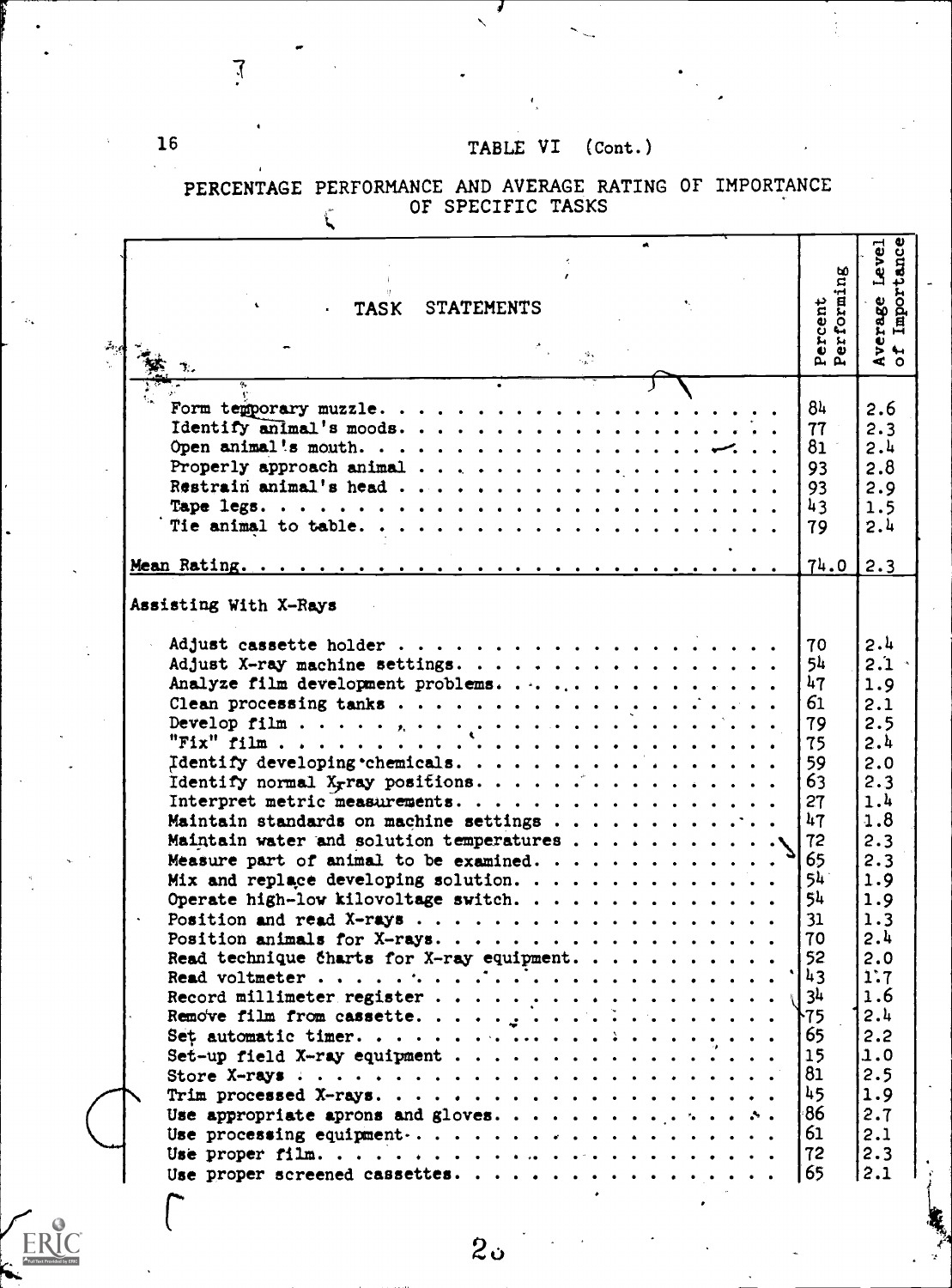| TASK STATEMENTS                                                                                                                                                                                                                                                                                                                                                                                                                                                                                                                                                                                                                                                                                                                                                                      | Percent<br>Performing                                                                                                                                                                    | Average Level<br>of Importance<br>Level                                                                                                                                                                                       |  |
|--------------------------------------------------------------------------------------------------------------------------------------------------------------------------------------------------------------------------------------------------------------------------------------------------------------------------------------------------------------------------------------------------------------------------------------------------------------------------------------------------------------------------------------------------------------------------------------------------------------------------------------------------------------------------------------------------------------------------------------------------------------------------------------|------------------------------------------------------------------------------------------------------------------------------------------------------------------------------------------|-------------------------------------------------------------------------------------------------------------------------------------------------------------------------------------------------------------------------------|--|
| Warm-up X-ray machine                                                                                                                                                                                                                                                                                                                                                                                                                                                                                                                                                                                                                                                                                                                                                                | 52 <sub>2</sub>                                                                                                                                                                          | 1.8                                                                                                                                                                                                                           |  |
|                                                                                                                                                                                                                                                                                                                                                                                                                                                                                                                                                                                                                                                                                                                                                                                      | 58.3                                                                                                                                                                                     | 2.0                                                                                                                                                                                                                           |  |
| Using and Maintaining Surgical Equipment and Small Animal Care<br>Equipment                                                                                                                                                                                                                                                                                                                                                                                                                                                                                                                                                                                                                                                                                                          |                                                                                                                                                                                          |                                                                                                                                                                                                                               |  |
| Clean and disinfect instruments and equipment.<br>Identify anesthesiology equipment.<br>Identify canine tonsil snares.<br>Identify cauterizing equipment<br>Identify fracture equipment.<br>Identify post-mortem equipment<br>Identify probes, seekers, and dry dissectors<br>Identify transfusion equipment<br>Identify various injection equipment<br>Identify various suture needles. $\ldots$<br>Interpret equipment operation instructions<br>Maintain air cleaner<br>Select appropriate equipment for specific jobs $\ldots$<br>Sterilize instruments and equipment.<br>Store various instruments and equipment.<br>Use and maintain various scales and balances<br>Use and maintain X-ray equipment<br>Use hemogram machine<br>Preparing Facilities and Equipment for Surgery | 79<br>93<br>77<br>90<br>70<br>86<br>93<br>88<br>72<br>59<br>75<br>84<br>$72$ .<br>86<br>84<br>79<br>79<br>86<br>8և<br>65<br>43<br>$79 -$<br>93<br>90<br>59<br>63<br>43<br>31<br>40<br>56 | 2.5<br>2.9<br>2.4<br>2.7<br>2.4<br>2.6<br>2.8<br>2.7<br>2.3<br>2.1<br>2.4<br>2.6<br>2.4<br>2.7<br>2.6<br>2.5<br>2.5<br>2.7<br>2.6<br>2.2<br>1.8<br>2.5<br>2.9<br>2.8<br>1.9<br>2.1<br>.1.8<br>1.5<br>1.7<br>1.9<br>$73.0$ 2.4 |  |

 $2x$ 

#### PERCENTAGE PERFORMANCE AND AVERAGE RATING OF IMPORTANCE OF SPECIFIC TASKS

 $\omega$  .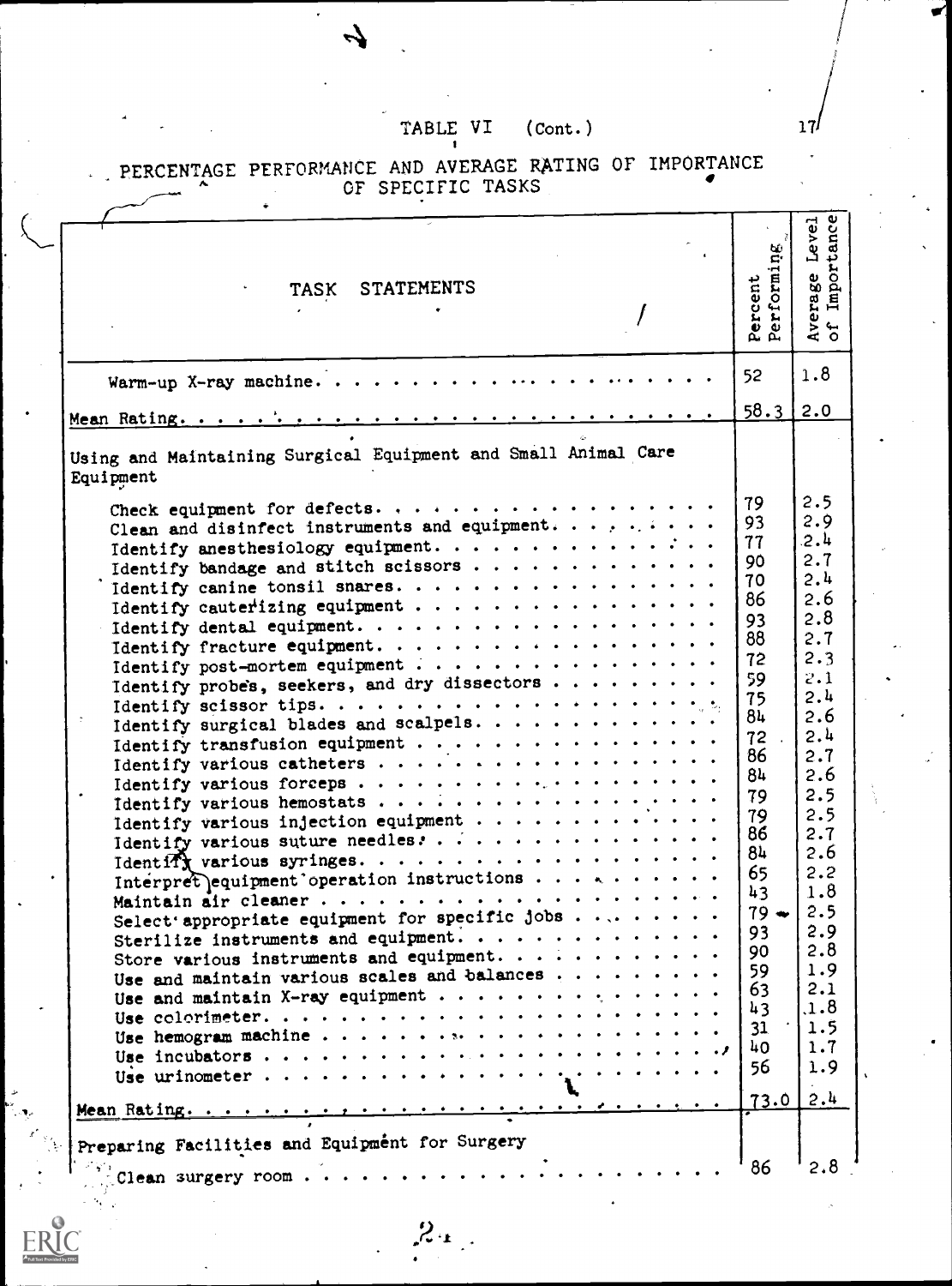# PERCENTAGE PERFORMANCE AND AVERAGE RATING OF IMPORTANCE OF SPECIFIC TASKS

| ٠                                                                                                                                                                  |  | Percent<br>Performing                                                                               | Average Level<br>of Importance                                                                 |
|--------------------------------------------------------------------------------------------------------------------------------------------------------------------|--|-----------------------------------------------------------------------------------------------------|------------------------------------------------------------------------------------------------|
| Control ventilation and temperature in room.<br>Lay-out surgical equipment<br>Perform scrubbing technique                                                          |  | 59<br>90<br>84                                                                                      | 2.0<br>2.8<br>2.7                                                                              |
| Prepare drugs and chemicals.                                                                                                                                       |  | 72                                                                                                  | 2:2                                                                                            |
| Prepare standard and special surgical packs.<br>Prepare sterile bundles and germicide basins                                                                       |  | 86<br>81                                                                                            | 2.6<br>2.5                                                                                     |
| Prepare sterile gowns, caps, and masks                                                                                                                             |  | 77                                                                                                  | 2.5                                                                                            |
|                                                                                                                                                                    |  | 79.1                                                                                                | 2.5                                                                                            |
| Preparing Animals for Surgery<br>Clip animal hair<br>Wash operative area on animal.                                                                                |  | 93<br>88<br>81<br>84<br>77<br>88                                                                    | 2.8<br>2.8<br>2.6<br>2.7<br>2.5<br>2.9                                                         |
| Performing Emergency First Aid                                                                                                                                     |  | 85.0                                                                                                | 2.7                                                                                            |
| Administer artificial respiration.<br>Identify internal hemorrhaging symptoms.<br>Identify various external bleeding problems.<br>Isolate suspected rabid animals. |  | 72<br>75<br>81<br>79<br>79<br>$\mathbf{h}$<br>. .<br>72<br>75<br>45<br>68<br>65<br>79<br>79<br>70.5 | 2.4<br>2.4<br>2.5<br>2.4<br>2.5<br>2.0<br>2.4<br>2.4<br>1.6<br>2.1<br>2.1<br>2.5<br>2.5<br>2.3 |



 $\hat{\gamma}$ 

 $\mathbf{r}$ 

 $2\ddot{\omega}$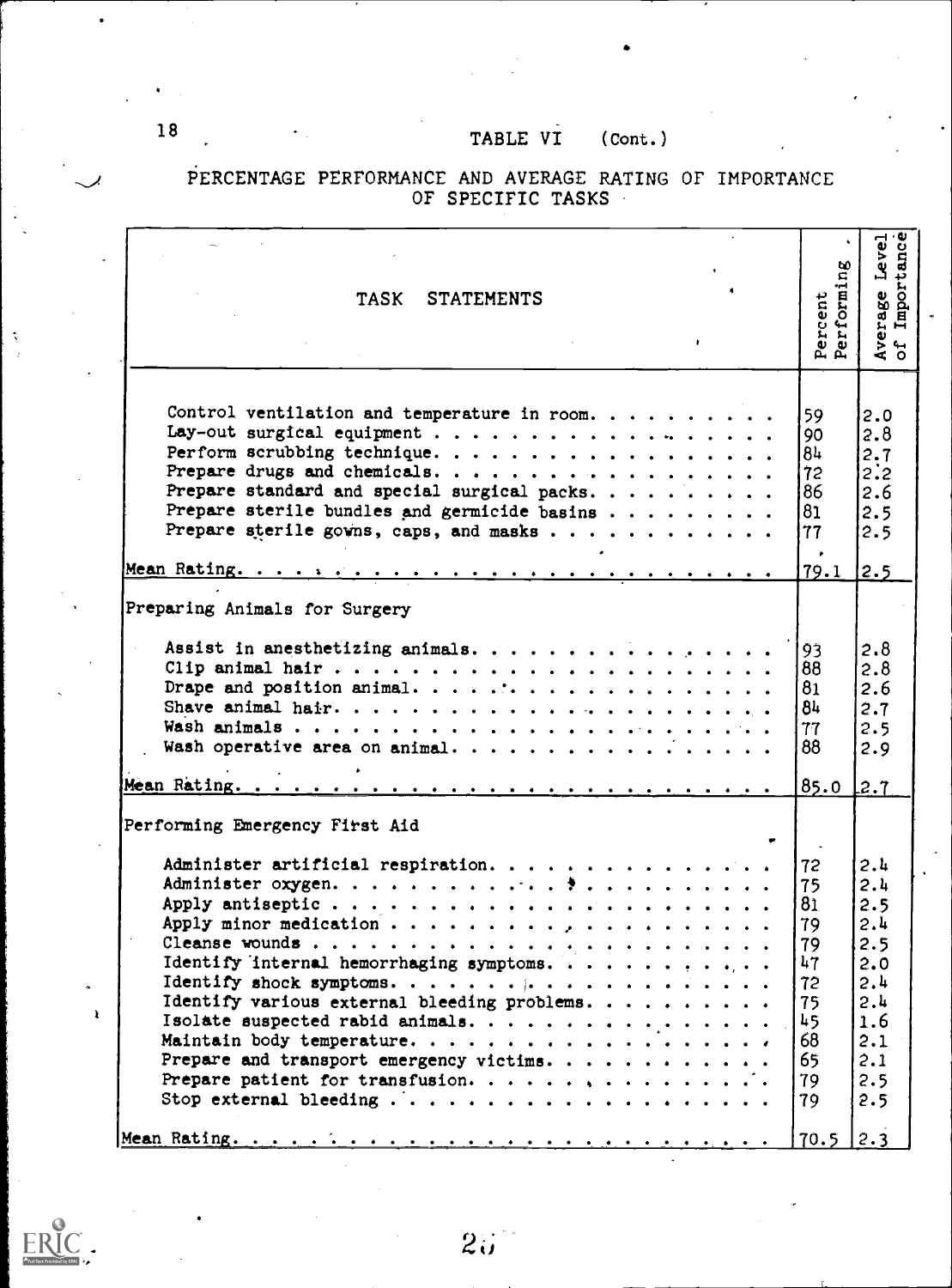| TASK STATEMENTS                                                                                                                                                                                                                    | Percent .<br>Performing                                                     | Average Level<br>of Importance                                            |
|------------------------------------------------------------------------------------------------------------------------------------------------------------------------------------------------------------------------------------|-----------------------------------------------------------------------------|---------------------------------------------------------------------------|
| Inventorying Products                                                                                                                                                                                                              |                                                                             |                                                                           |
| Determine when supplies need to be ordered<br>Remove contaminated items from stock<br>Remove expired products from inventory<br>Take physical inventory of supplies.                                                               | 86<br>75<br>72<br>72<br>25 <sub>1</sub>                                     | 2.6<br>2.3<br>2.3<br>2.2<br>1.3                                           |
|                                                                                                                                                                                                                                    | 66.0                                                                        | [2.1]                                                                     |
| Selling and Marketing Products                                                                                                                                                                                                     |                                                                             |                                                                           |
| Demonstrate items for sale<br>Determine whether product requested is on hand $\cdots$<br>Prepare and arrange displays of products . $\ldots$<br>Price products for customers $\int$<br>Stock shelves. $\sqrt{1 + \cdots + \cdots}$ | 56 <sup>1</sup><br>27<br>72<br>68<br>77<br>79<br>43<br>20<br>50<br>65<br>36 | 1.9<br>1.1<br>2.2<br>2.0<br>2.4<br>2.5<br>1.8<br>1.1<br>1.8<br>2.0<br>1.5 |
| Mean Rating.                                                                                                                                                                                                                       | $53.9$ $1.8$                                                                |                                                                           |
| Following Legal Regulations                                                                                                                                                                                                        |                                                                             |                                                                           |
| Determine what duties may legally be performed by the animal<br>Determine which materials may be sold without prescriptions                                                                                                        | 38<br>ΨO                                                                    | 1.4<br>1.4                                                                |
|                                                                                                                                                                                                                                    | $39.0 \, 1.4$                                                               |                                                                           |
| Maintaining Facilities<br>Clean holding pens, cages, and runs.                                                                                                                                                                     | 86 <sup>1</sup><br>95<br>95<br>93                                           | 2.7<br>2.9<br>2.9<br>2.8                                                  |

 $\frac{2}{2}$ 

# PERCENTAGE PERFORMANCE AND AVERAGE RATING OF IMPORTANCE OF SPECIFIC TASKS

 $19$